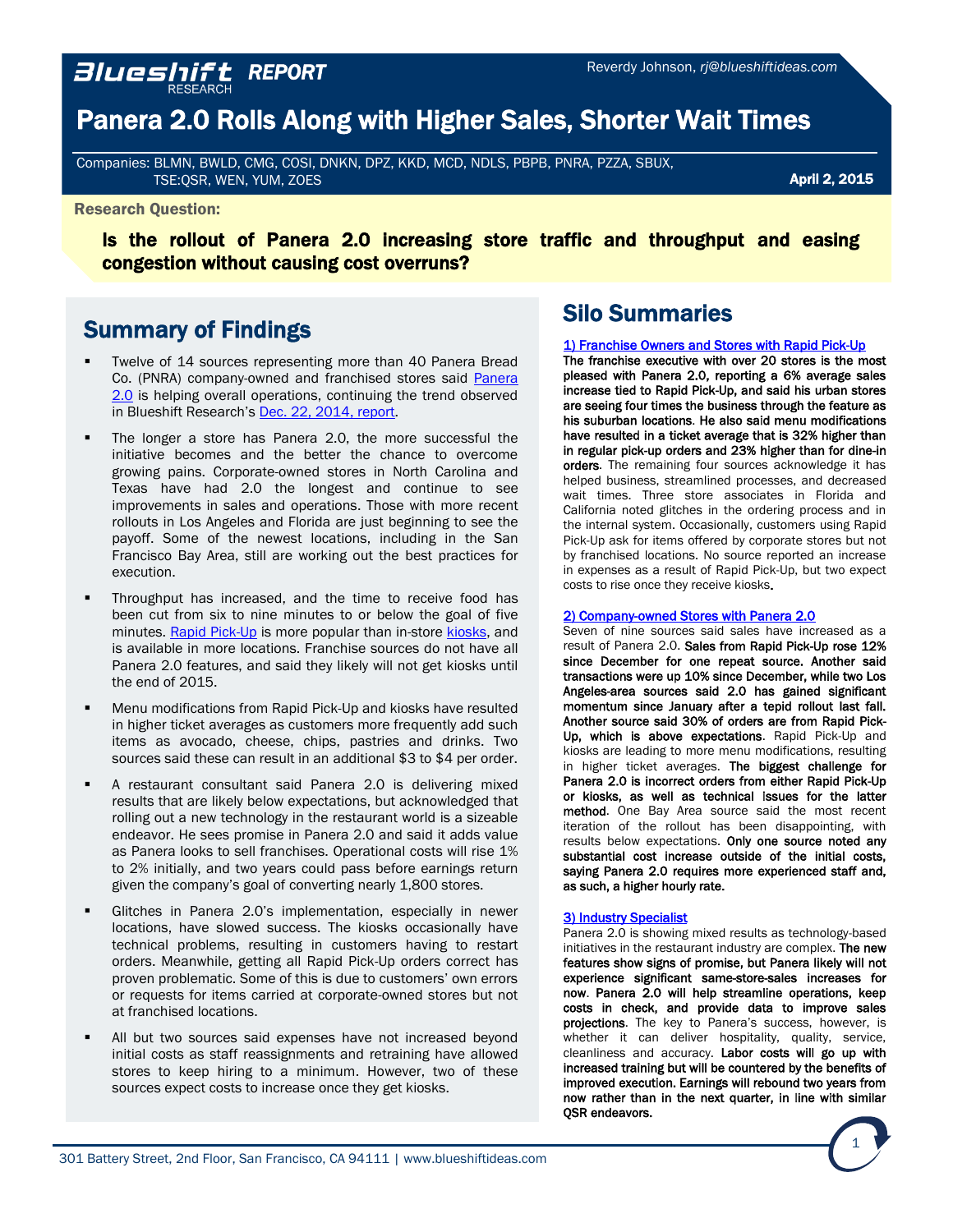|                                                       | <b>Sales from</b><br>Panera 2.0 | <b>Customer Wait</b><br><b>Times</b> | <b>Expenses from</b><br>Panera 2.0 |
|-------------------------------------------------------|---------------------------------|--------------------------------------|------------------------------------|
| <b>Franchise Owners and Stores with Rapid Pick-Up</b> |                                 |                                      |                                    |
| <b>Company-owned Stores with Panera 2.0</b>           |                                 |                                      |                                    |
| <b>Industry Specialist</b>                            |                                 |                                      |                                    |

# **Background**

Four hundred [company-owned](http://www.americanrecruiters.com/documents/file/Craig) and franchised Panera</u> cafes will have Panera 2.0 systems in place by the end of 2015. Panera 2.0 utilizes a mobile device app or in-store iPad-equipped kiosks to enable an easier ordering and faster delivery experience. Panera claims the system will decrease order errors and long lines.

Panera's operating costs are expected to rise throughout 2015 because of the expansion of Panera 2.0 and higher food and labor costs. In its recent earnings call, Panera lowered its EPS [expectations](http://www.stltoday.com/business/local/panera-shares-tumble-percent-on-revamp-worries/article_293cc859-651c-5a14-a76c-494c4c3f327d.html) for 2015, prompting many investors to believe the 2.0 implementation was costing more than the [\\$65,000](http://nrn.com/fast-casual/panera-extend-upgrades-300-more-units) per installation recently quoted by the company. The additional staffing needed to handle extra work created by Panera 2.0 also may affect Panera's bottom line, and 2.0 may not increase companywide revenue as much as expected if franchisees refuse or back out of the program.

Blueshift Research Dec. 22, 2014, [Panera](http://blueshiftideas.com/reports/121414PanerasNewFocusonDigitalOrderingisGettingHighMarks.pdf) report found that the Panera 2.0 system was indeed shortening lines and improving efficiency in the pilot restaurants, especially those owned by corporate. Digital ordering had encouraged menu modifications and add-ons, which could increase ticket averages but also could present production challenges. Franchise store representatives reported discernible success and positive customer feedback about the Rapid Pick-Up system. Those not yet using the system were unsure of its effect on the bottom line.

## Current Research

In this next study, Blueshift Research assessed whether the rollout of Panera 2.0 was increasing store traffic and throughput while easing congestion without causing cost overruns. We employed our pattern mining approach to establish three independent silos, comprising 15 primary sources (including seven repeat sources) and six relevant secondary sources focused on the rollout of Panera 2.0 and new technologies being embraced by Panera's QSR competitors.

- 1) Franchise owners and stores with Rapid Pick-Up but no kiosks (5)
- 2) Company-owned stores with Panera 2.0 (9)
- 3) Industry specialist (1)
- 4) Secondary sources (6)

# Next Steps

Blueshift Research will follow Panera 2.0's progress in both the original and more recent store conversions. We will monitor 2.0 adoption among franchises. We also will focus on the role of kiosks and their usage compared with Rapid Pick-Up. Lastly, we will check on stores' labor costs.



2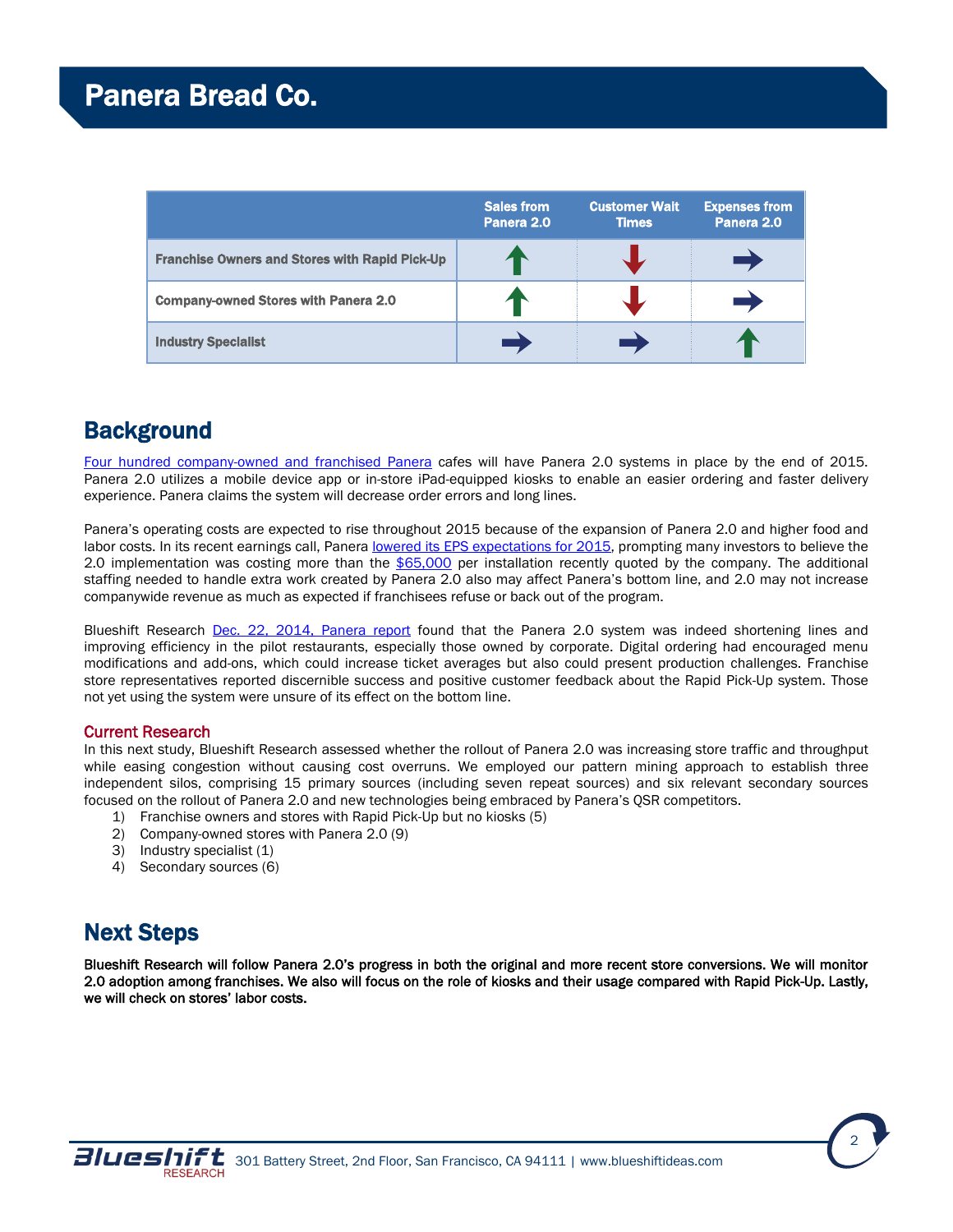## <span id="page-2-0"></span>Silos

## 1) Franchise Owners and Stores with Rapid Pick-Up But No Kiosks

All five sources use the Rapid Pick-Up feature and do not expect to adopt the kiosks until the end of 2015 at the earliest. Two sources, including a franchise executive with more than 20 stores, said sales have increased after implementing Rapid Pick-Up, while two others said sales were the same as before bringing on the new feature. The franchise executive with over 20 stores is the most pleased with Panera 2.0, reporting a 6% average sales increase tied to Rapid Pick-Up, and said his urban stores are seeing four times the business through the feature as his suburban locations because of heavier foot traffic. He reported having around 35 Rapid Pick-Up orders during the lunch rush alone, which has led to increased throughput and shorter lines. He also said menu modifications have resulted in a ticket average that is 32% higher than in regular pick-up orders and 23% higher than for dine-in orders. The remaining four sources are not as enthusiastic about the new feature, though they do acknowledge it has helped business, streamlined the ordering and food preparation process, and decreased wait times. Three store associates in Florida and California noted glitches in the ordering process and in the internal system. Occasionally customers using Rapid Pick-Up ask for items offered by corporate stores but not by franchised locations. No source reported an increase in expenses as a result of Rapid Pick-Up, but two expect costs to rise once they receive kiosks.

## Key Silo Findings

### Panera 2.0

- All 5 sources, consisting of 2 franchise executives managing nearly 40 stores and 3 associates at franchise-owned stores, have offered Rapid Pick-Up for at least several months, though none expects to receive an in-store kiosk until at least the end of 2015.
- 2 said sales have increased in the last few months after implementing Rapid Pick-Up.
- 2 said sales are flat compared with before Rapid Pick-Up implementation.
- 1 did not have enough data to comment.
- The source with the most franchises reported an average sales increase of 6% tied to Rapid Pick-Up, and said urban stores outperformed suburban stores 4:1 because of the number of downtown office personnel using the system.
	- o He sees about 35 Rapid Pick-Up orders during the lunch hour, with no bottlenecks in preparation or service.
- 2 other sources reported an increase in the number of people using Rapid Pick-Up during the last few months.
- The 3 associates pointed out challenges with the ordering, food prep and completion aspects of the new feature.
	- $\circ$  1 store still has glitches in the internal processes and is working to end the delays.
		- $\circ$  2 said customers' manual modifications using Rapid Pick-Up and the menu differences between corporate and franchise stores are resulting in delays.

#### **Throughput**

- The executive with the most stores said throughput is up, lines are shorter because of the app.
- The other executive said the feature makes it easier for customers coming in for pickup as well as in the store.
- The 3 associates said the long lines remain but that order completion and wait times are shorter.
	- $\circ$  1 said orders are now completed in 5 to 6 minutes, down from 7 to 9 minutes.
	- o 1 said it now takes an average 4 minutes for customers to get their food.
- 2 said menu modifications are increasing the average ticket.
	- o The executive with the most stores said Rapid Pick-Up tickets are 32% higher than regular pick-up orders and 23% higher than dine-in orders.
	- o He also said customers spend \$3 and \$4 more per order with Rapid Pick-Up.

#### Expenses

- No source reported an increase in expenses related to the Rapid Pick-Up feature.
- 2 expect costs to increase when they get the kiosks.

#### 1) Operations executive in the Northeast with more than 20 Panera locations; repeat source

This franchise group launched Rapid Pick-Up in the fourth quarter and has experienced an average sales increase of 6%. The app yields higher ticket averages than all other categories, 32% higher than with regular to-go orders and 23% higher

3

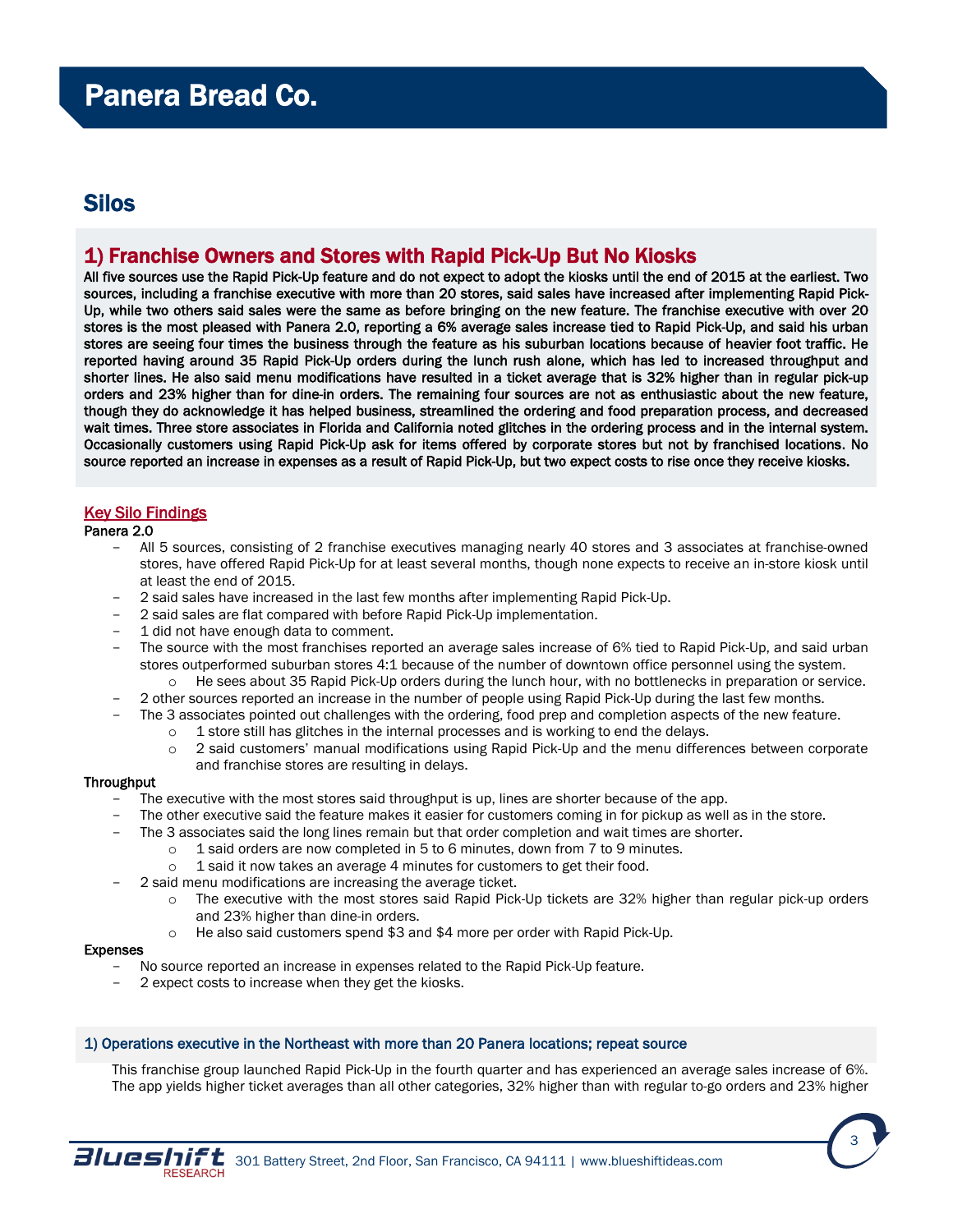than dine-in orders. Congestion and wait times have been cut, but firm numbers were unavailable. The source also was unable to comment on expenses. Once corporate data regarding Rapid Pick-Up is shared, the source expects widespread adoption of Panera 2.0 among franchises. His group is likely to adopt the full program by the end of 2015 if benefits outweigh what he deems a substantial investment.

Dec. 22, 2014, summary: This franchisee rolled out the mobile app portion of Panera 2.0 a few months ago, and had seen the number of orders increase dramatically every week since. Customers had made positive comments about not having to wait in line at lunch. The source believed the kiosks would make the customer experience even better, but said the effects on the business would depend on related equipment and labor costs. He thought the kiosks would be introduced at his Panera locations by the end of 2015. Throughput was an issue in just about every Panera café at lunch, and about half of this group's restaurants also had long lines at dinner. Panera did not have direct competitors with the same quality of food and customer experience.

#### Panera 2.0

- "The only element we have is the Rapid Pick-Up app. The app was originally part of a national rollout for all stores. It is in all stores, both corporate and franchise. It is considered to be part of Panera 2.0. We launched the app in the early fall of last year."
- "We have definitely seen an increase in the use of the app and ordering with the app. But we do not have the hard data or access to the data yet. We are hoping corporate will run the data and at some point in the near future share it with us so we can see and evaluate customer behavior and changes in ordering."
- "The number of Rapid [Pick-Up] app orders has increased. On average we get 35 or so app orders in stores each day between 12:30 p.m. to 1:30 p.m., and that number continues to increase. The benefit is that they do not occupy a table, engage a cashier or hold up the line, but we won't know the full effect of the app until we see the data."
- "Based on our own review for our stores only, we see on average a 6% increase in our sales due to the Rapid Pick-Up app. We have a lot of cafés in the suburbs vs. in urban locations, where you might expect to see more use of the app. In the urban cafés we have, our Rapid Pick-Up orders are four times higher than in the suburban cafés. We believe this is attributable to office workers, who place an order with the app and then come down to the café for pickup but are anxious to get back to work."

The number of Rapid [Pick-Up] app orders has increased. On average we get 35 or so app orders in stores each day between 12:30 p.m. to 1:30 p.m., and that number continues to increase. … Based on our own review for our stores only, we see on average a 6% increase in our sales due to the Rapid Pick-Up app. … In the urban cafés we have, our Rapid Pick-Up orders are four times higher than in the suburban cafés.

> *Operations Executive 20+ Northeast Panera Locations*

> > 4

- "Corporate just started asking the franchisees about 2.0 two weeks ago to see who might want to be an early adopter. We have opted not to do so yet. I know there are franchisees willing to jump on it when it's available, but I can't tell you who or how many."
- "Most franchisees are really trying to figure out how they will roll out the technology. It involves a big cost and training for employees, and many do not want to saddle a worker with learning programs or training on systems that may ultimately change. Corporate is not offering incentives, and we all know it's a big financial commitment to take on. I believe [all franchisees] in the system [are] expected to rollout Panera 2.0 eventually."
- "As soon as we feel good about the results, we will definitely move forward. But first we need to see the quantitative results. We want to see how Panera 2.0 does in different markets. We want to see what affect it has on labor costs. We want to see how it does in urban vs. suburban areas. We want to see how it does in lower-income communities vs. higher-income communities. We want to see its effect on sales."
- "If it looks good, then maybe we will adopt it toward the end of [2015]. Overall, I feel good about Panera 2.0, but in the end how quickly we adopt it depends on how much of a tradeoff there is between the cost to our franchise and benefits and sales potential."

#### **Throughput**

 "We are definitely seeing an increase in throughput, but I cannot tell you yet whether we are seeing an increase in sales or traffic. During our prime lunch hour starting at around 12:15 p.m. to 12:30 p.m., we have an average of 16 to 17 cars lined up in the drive-thru [an average for all cafés in his group]. There may only be three customers sitting at a table, and there would be on average 10 orders made through the Rapid app, waiting for pick-up. We will know

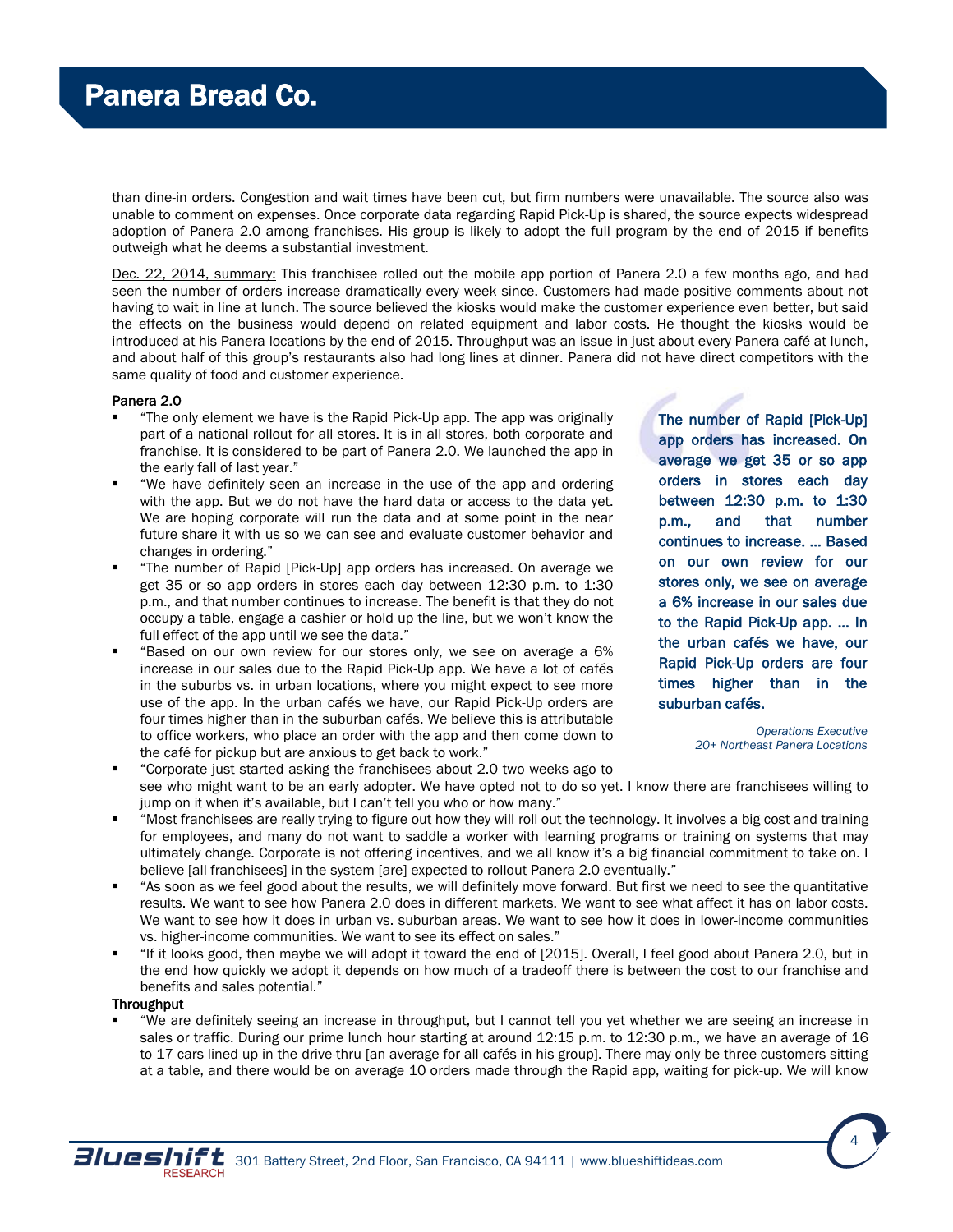more when we get access to the data, but obviously, if it were not for the Rapid app, the lines would be longer and the wait times would be longer."

- "The Rapid Pick-Up system is the way to go because our customers want their experience to be quick and easy. If the lines were too long, they would go elsewhere. Everyone in fast casual and QSR is doing this kind of ordering now."
- "Our sales are higher and growing, and we are showing higher tickets. I am sure Panera [corporate] will eventually give us the data so we can see the effect in terms of incoming sales. But analyzing that data is a very complicated process, and we [franchisees] do not have access."
- "All pick-up orders [excluding those through the Rapid Pick-Up app] have average tickets of \$11.69; orders placed with the Rapid app system have an average ticket of \$15.48; a regular walk-in order placed to go has an average ticket total of \$8.79, and an at-table order averages \$12.59. Rapid Pick-Up is 32% higher than our regular pick-up orders and 23% higher than our dine-in tickets, so we are seeing a difference of about \$3 to \$4 more with the Rapid app pick-up orders."

#### Expenses

 "There are two varieties of Panera 2.0. The wall is a \$30,000 investment, and the wall with the kiosk is roughly \$100,000, with the kiosk alone at more than \$60,000."

#### 2) COO of a West Coast franchise group with more than 10 Panera locations

This group will start to roll out Panera 2.0 once corporate has vetted the system and demonstrated efficiencies. Its locations launched Rapid Pick-Up in the late fall and have noticed anecdotal increases in customers' use of the app, but no data is available to measure changes in traffic, congestion or throughput. The group continues to educate customers regarding the new app through in-store information and advertising pop-ups. No additional labor costs have been tied to the Rapid Pick-Up technology.

#### Panera 2.0

- "We do not have Panera 2.0 at this time, but we will adopt it once it is fully tested. We have no choice to adopt the technology once corporate decides to move in that direction. Everyone in the system has to adopt it eventually."
- "We have adopted the Rapid Pick-Up app. It is intended to address efficiency issue. It works well, and we see more customers migrating over."
- "We just launched the app in late fall. We see more people using it each month, but it is difficult to assess since we also are going through a seasonal lull."
- "Customers learn about Rapid Pick-Up when they walk in to a café and see the [Pick-Up] shelf. We have [advertising] pop-ups that talk about it, and we let customers know you can use your smartphone to download the app."

#### Throughput

- "The Rapid Pick-Up app definitely makes it easier for our customers, but it is too early to tell the measurable effects."
- "I don't yet know how the app is affecting menu customization or average ticket." Expenses
- "Costs have not gone up because of Rapid Pick-Up, but we also have not seen the measurable data."
- "No training was required for our workers. The adoption was seamless although the truth is, there is training for almost everything we do, whether there is a new product or a menu change."
- "I realize your questions pertain to Panera 2.0, but we have so much going on. There are new products and new marketing all the time. Frankly, we expect earnings to go up all the time."

#### 3) Assistant manager at a franchise-owned Panera store in Los Angeles; repeat source

Sales are flat since fall 2014 when the Rapid Pick-Up component of Panera 2.0 was implemented. The team has not been handling the Rapid Pick-Up/ordering component well; the source noted a breakdown between production responsibilities and final order completions by other team members. As a result, the store has been undergoing new

We have adopted the Rapid Pick-Up app. It is intended to address efficiency issue. It works well, and we see more customers migrating over. … We see more people using it each month.

> *COO, Franchise Group 10+ West Coast Panera Locations*



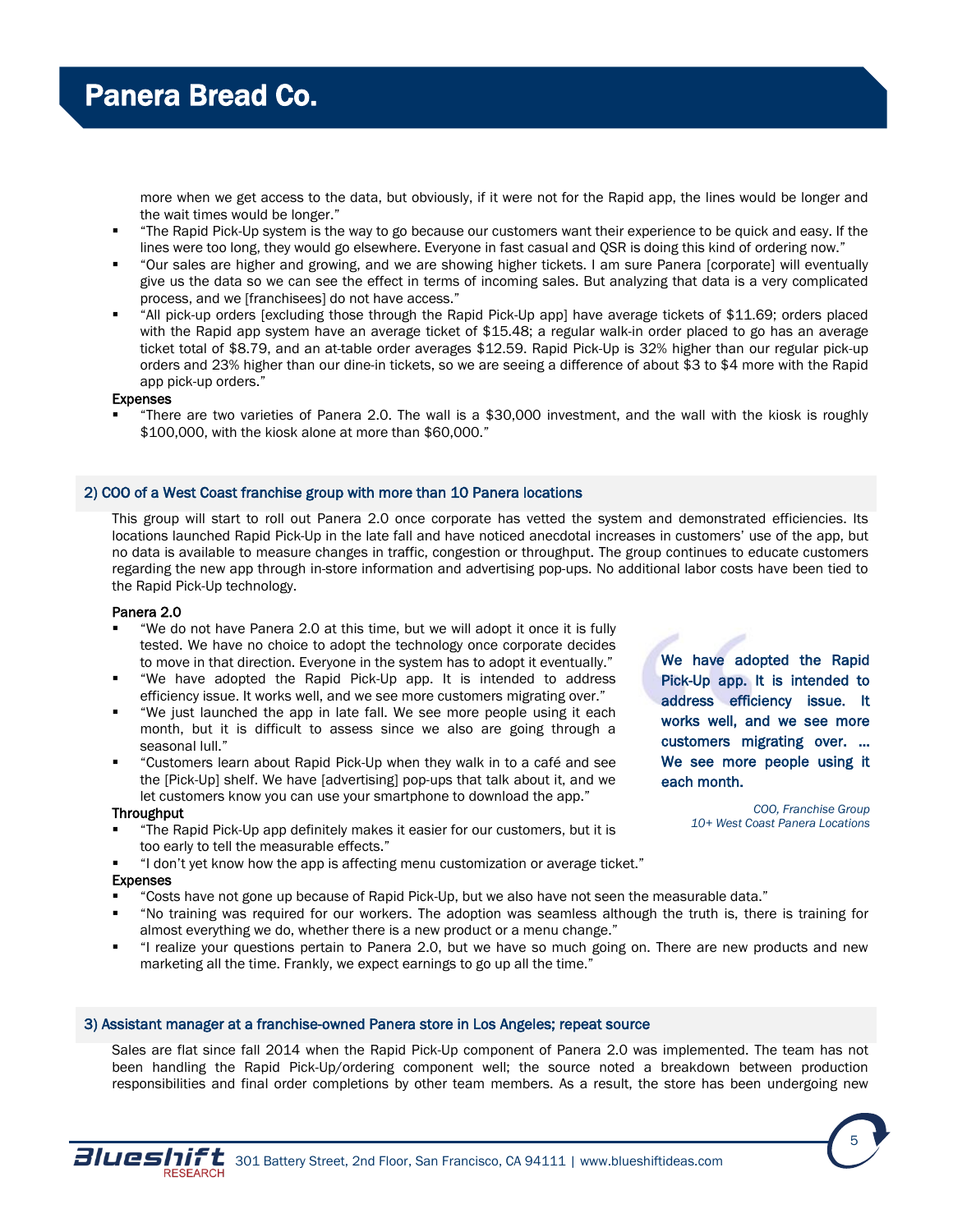training on how to streamline the process. Lines are down a bit, with wait times estimated at five to six minutes per customer, compared with seven to nine minutes previously. This store averages six to 10 tickets for the Rapid Pick-Up service per day, primarily at lunchtime. No new hiring has taken place since December, so operational costs, aside from the implementation of the online ordering system, have remained relatively flat.

Dec. 22, 2014, summary: This Panera did not have the 2.0 system in place yet, but had installed [Apple Pay](http://www.forbes.com/sites/roberthof/2015/01/27/apple-pay-starts-to-take-off-leaving-competition-in-the-dust/) (Apple Inc./AAPL) terminals and had launched Rapid Pick-up last March. Both developments led to significant improvements in wait times and lines. Staff training and implementation of the full 2.0 system could come as early as February 2015, and likely would require shifting cashiers into food service and preparation positions. Customers were likely to embrace the kiosk ordering system. The source noted considerable competition from local establishments.

#### Panera 2.0

- "People really like the new Rapid ordering system a lot, but it's been up and down. We are about even with where we were last quarter."
- "We have had some glitches with the Rapid order system because there are gaps between the order and final completion. Production does the bulk of the order, and a manager is supposed to complete it with smoothies, bakery items and other things that go in last minute. But sometimes the orders sit longer than they should, and there's a gap. We are addressing that."
- "We have been exchanging lots of emails and having a lot of conference calls with district managers about how to streamline the process, and I think essentially it's about creating new designations for handling nothing but a Rapid order pick-up between certain hours."
- "You can't expect a manager to handle the phone orders and also take care of the lines and be out on the floor overseeing what's going on there, so we are looking into options for making this more efficient."
- "Those who do use the system are really pleased with it. But we haven't seen a dramatic shift to the service, even though we are primarily a business district and we have lots of customers who come in for lunch to go, which is exactly the kind of customer the service is supposed to be focused on."

#### **Throughput**

- "I would say we are down to about five or six minutes for order completion in the store. That's an improvement from about seven to nine minutes, which is what it was close to before."
- "We still have pretty long lines, especially at lunchtime. We'll tell people about the Rapid ordering option and try to get them to think about it."
- "The focus is on getting more people to use the system. I expect we're going to do more to promote use of the system."

#### Expenses

- "We haven't seen a lot of new hires, so my guess is expenses are about the same too. If we do get the kiosks—and I'm told that all stores will be getting them eventually—obviously there will be expenses associated, but I don't know what those will look like."
- "We've continued to train our team members to handle the floor and the registers, and we move people around where the demand is highest. If we have to retrain or even hire new people to deal with the kiosks, then I expect we would do that."

*Reporter Observations:* The store was very busy and located on a main business corridor, but we noticed little indication inside that the Rapid Pick-Up system was in place. The area for this was small and like a bookshelf, devoted to bagged orders waiting for pick-up. The lack of orders on the pick-up shelf was not surprising given our late-afternoon visit. Lines at the register were short, and only one other staff member was present.

People really like the new Rapid ordering system a lot, but it's been up and down. We are about even with where we were last quarter.

*Assistant Manager, Franchise-owned Panera Store, Los Angeles*

Those who do use the system are really pleased with it. But we haven't seen a dramatic shift to the service, even though we are primarily a business district and we have lots of customers who come in for lunch to go, which is exactly the kind of customer the service is supposed to be focused on.

*Assistant Manager, Franchise-owned Panera Store, Los Angeles*

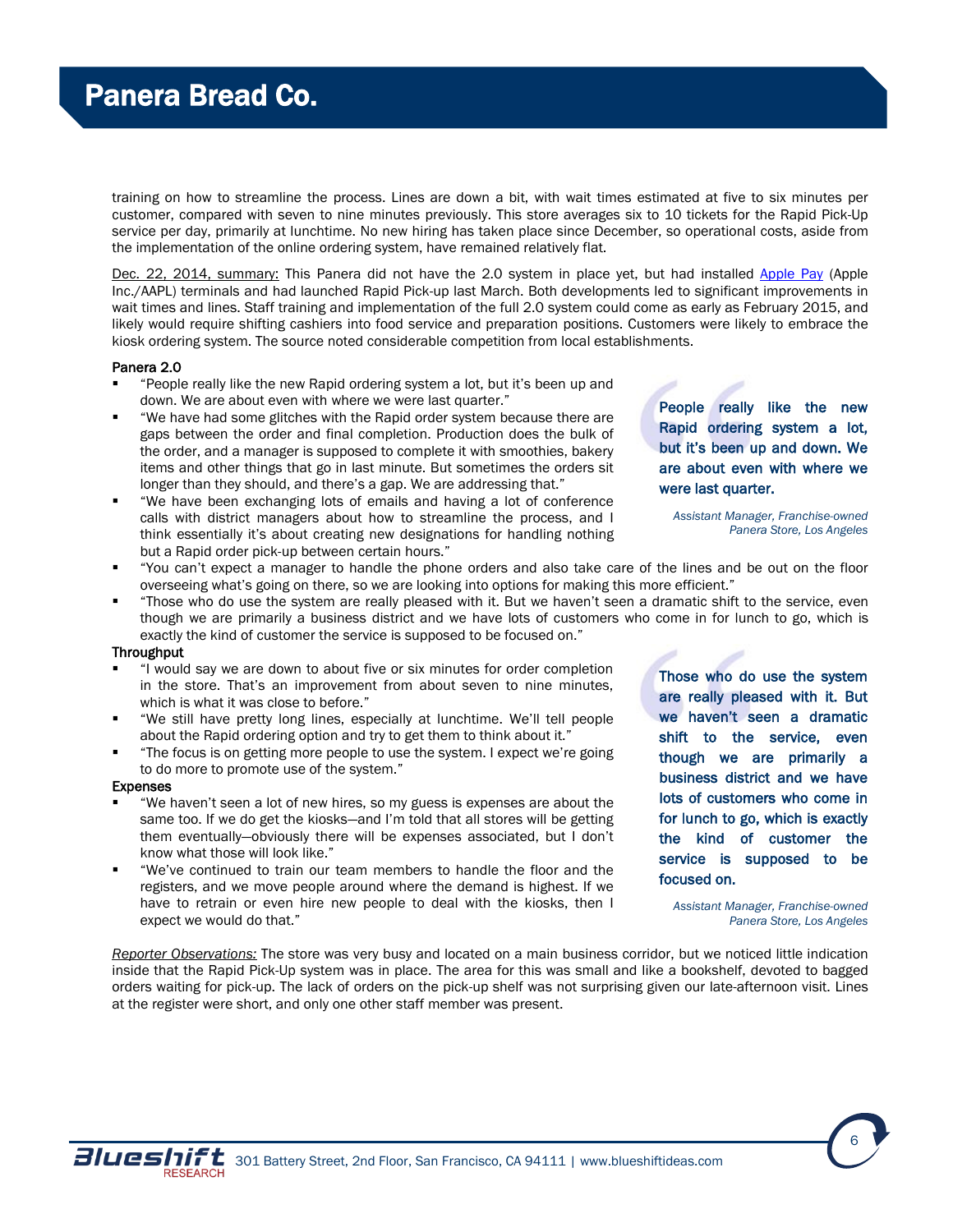#### 4) Panera sales associate in Florida

Sales have increased since the fall, when the store completed the implementation of the Rapid Pick-Up system; some of the uptick is connected to ticket averages being boosted by menu modifications. However, the source noted ongoing issues with customers using the online system to order items not offered by this location. Lines are not necessarily shorter, but the store has seen wait times decline to five minutes. The goal is to complete each transaction in under two minutes and serve each order in under five minutes. No new hires have taken place since December.

#### Panera 2.0

- "We have the Rapid Pick-Up service, and it is very popular, especially at lunchtime, which is our busiest time."
- "I wouldn't be able to say that sales are higher now because of the new system, but they seem to be higher than they were a few months ago. I expect it is having an impact, but I'm not sure."
- "We do not have the kiosks in, and I have not heard about any time frame for getting them."
- "Typically we have a lot of morning orders for lunch pick-ups on the Rapid Pick-Up line. Sometimes we find ourselves having to reorder certain items when they get here because they choose the wrong thing. The biggest mistake people are making is accidentally ordering a half sandwich and soup when they really want a whole sandwich."
- "We are stalled on the Rapid order pick-ups sometimes, though, because we have to handle mistakes, and customers do tend to get upset about that. I'm not sure what the solution is except to just try to educate them more about what the franchises have vs. the corporate-owned stores."

#### **Throughput**

- "We stay very busy most of the time. I don't think the lines have shortened though with the new system, but I know we are getting customers taken care of much faster because we are more streamlined than before."
- "Every order is supposed to be handled in under five minutes, from the counter to the door."
- "Some orders are coming in higher than they would as a standard order because there are modifications on them, but I don't know about how much the totals are or how that may be contributing to higher store sales."

## We stay very busy most of the time. I don't think the lines have shortened though with the new system, but I know we are getting customers taken care of much faster because we are more streamlined than before.

*Panera Sales Associate, Florida*

7

#### Expenses

- "I don't know anything about expenses for staffing or equipment, but we haven't hired anyone new since December."
- "We have more people working out on the floor making sure tables are clear, but those are not new employees."

## 5) Panera manager in Florida

Sales are flat for this location, which added the Rapid Pick-Up service last summer. The source noted significant issues connected to the online ordering system, namely customers entering requests for items not carried by franchised stores. As a result, management has to spend time editing online orders, which often slows down the production line and angers customers. Wait times are down from roughly eight minutes to under four for in-store orders. Staffing levels are flat, and operational costs linked to this iteration of the 2.0 rollout have not been significant.

#### Panera 2.0

- "2.0 is not working as efficiently as it could be, mostly because of manual modifications on orders."
- "Those aren't necessarily boosting ticket prices in many cases, because they are mistakes. A lot of people get confused when they are ordering because they think we have items the corporate stores do, such as cupcakes, seasonal bakery items and shrimp. … I go in and see these stock-item requests, and I have to manually edit the rapid orders, which slows down the process."
- "Sales are not any higher now than they were at the beginning of the year. I would say they are about even."
- "There are lots of discussions about getting the kiosks, but as I understand it, that won't be any time this year."

#### **Throughput**

 "With the new Rapid Pick-Up service, we are managing to get customers through a little more quickly on most orders. Lines aren't shorter, but wait times are."

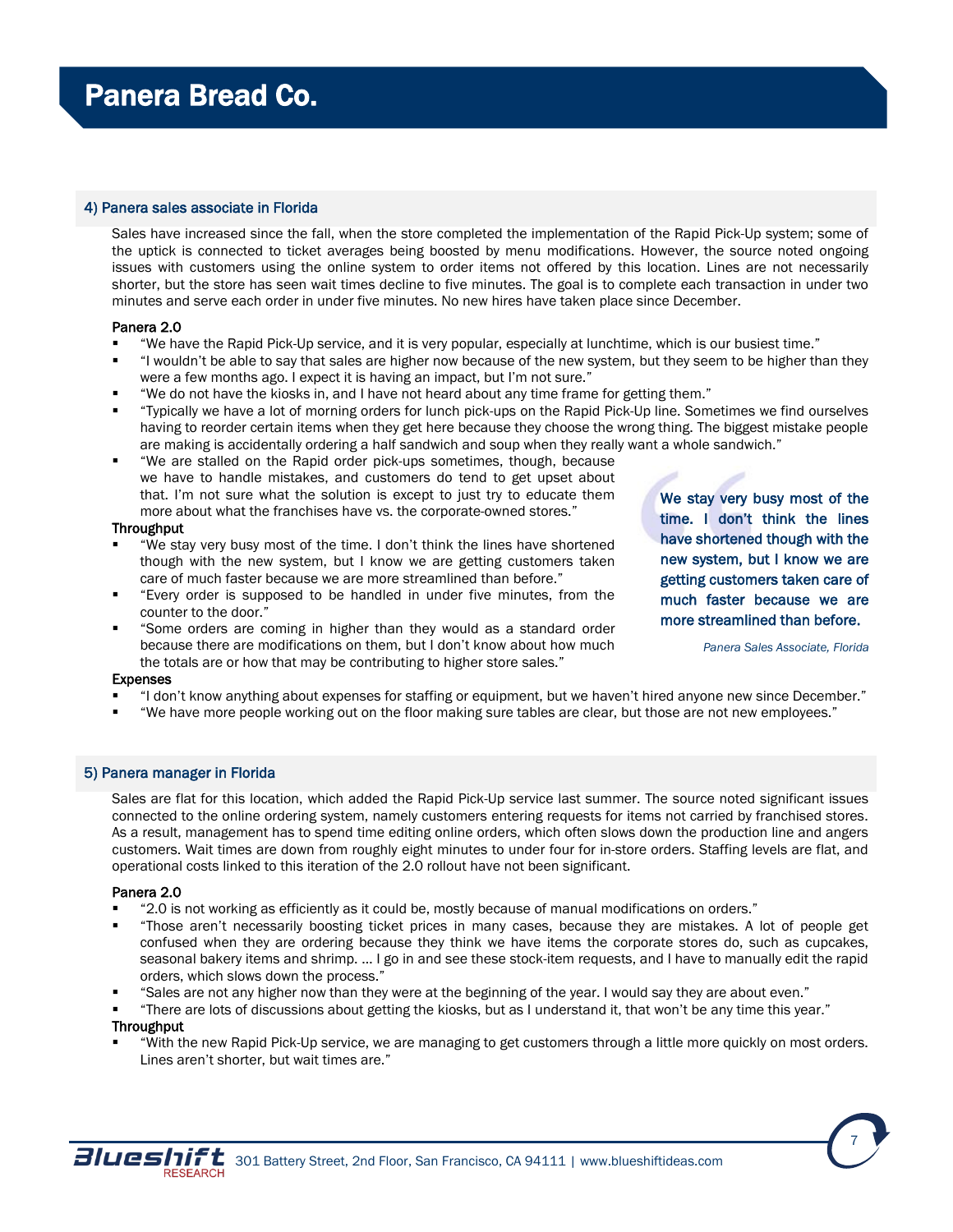- <span id="page-7-0"></span> "We are down to about four minutes for most orders, sometimes closer to two minutes. It all depends on if they are ordering in, what they are ordering and what time of day it is. For us, lunchtime has the longest lines."
- "We do have customers come in angry because their orders aren't quite ready when they get here, because we have questions mostly due to the online modifications—not the add-ons, but the typed-in requests for stock items we don't carry."

#### Expenses

- "We have not seen any significant increases to expenses from the 2.0 system so far. I expect that if we do get the kiosks, of course we will [have higher expenses]."
- "The staff we have now hasn't changed since I got here. We do not have any plans to hire on right now, so those numbers are flat."
- "I might see a need for more staff to help with a restructuring of the way we handle the online orders, if that's what it takes to address the editing of stock items. … As it is now, I am the one doing those, and it can really be time-consuming."
- "Or we might just shift one person over to the online orders during certain periods, and go lighter at the registers."

2.0 is not working as efficiently as it could be, mostly because of manual modifications on orders. … A lot of people get confused when they are ordering because they think we have items the corporate stores do, such as cupcakes, seasonal bakery items and shrimp. ... I go in and see these stock-item requests, and I have to manually edit the rapid orders, which slows down the process.

*Panera Manager, Florida*

## 2) Company-owned Stores with Panera 2.0

Seven of nine sources said sales have increased as a result of Panera 2.0. Sales from Rapid Pick-Up rose 12% since December for one repeat source. Another said transactions were up 10% since December, while two Los Angeles-area sources said 2.0 has gained significant momentum since January after a tepid rollout last fall. Another source said 30% of orders are from Rapid Pick-Up, which is above expectations. One source said morning sales have increased, especially coffee orders from the kiosks. Still, most said Rapid Pick-Up is more popular than the kiosks. Throughput has improved, and time from order to food delivery has been cut by two or three minutes and now is at or below the goal of five minutes. Rapid Pick-Up and kiosks are leading to more menu modifications, resulting in higher ticket averages. One source said orders that once were \$8 or \$9 now are \$13 to \$14. The biggest challenge for Panera 2.0 is incorrect orders from either Rapid Pick-Up or kiosks, as well as technical issues for the latter method. One San Francisco Bay Area source said the most recent iteration of the rollout has been disappointing, with results below expectations. Only one source noted any substantial cost increase outside of the initial costs, saying Panera 2.0 requires more experienced staff and, as such, a higher hourly rate.

## Key Silo Findings

## Panera 2.0

- 7 of 9 sources said sales have increased as a result of Panera 2.0.
	- o 1 said sales through Rapid Pick-Up are up 12% since December.
	- $\circ$  1 said the number of transactions are up 10% since December and 3% in March.
	- $\circ$  2 stores in the Los Angeles area have started to see the positive effects of 2.0.
		- 1 said 20% to 25% of sales are through Rapid Pick-Up or kiosks, and expects 30% to 35% by the end of 2015.
	- $\circ$  1 said sales are up 10% from a year ago and 30% of orders are from Rapid Pick-Up, which is above goal.
	- 4 said Rapid Pick-Up is more popular/doing better than the kiosks.
- 1 said kiosks are more popular/doing better than Rapid Pick-Up.
- 1 said morning sales are increasing, including coffee orders via the kiosks.
- 1 said Panera 2.0 is especially good for urban stores with a busy lunch crowd from nearby offices.
- Biggest challenge is incorrect orders from either method.
	- $\circ$  Kiosks have occasional technical difficulties, which results in the customer having to restart the order.
	- $\circ$  Rapid Pick-Up is not as troublesome, but still has problems with discrepancies between what customers order and what they receive.



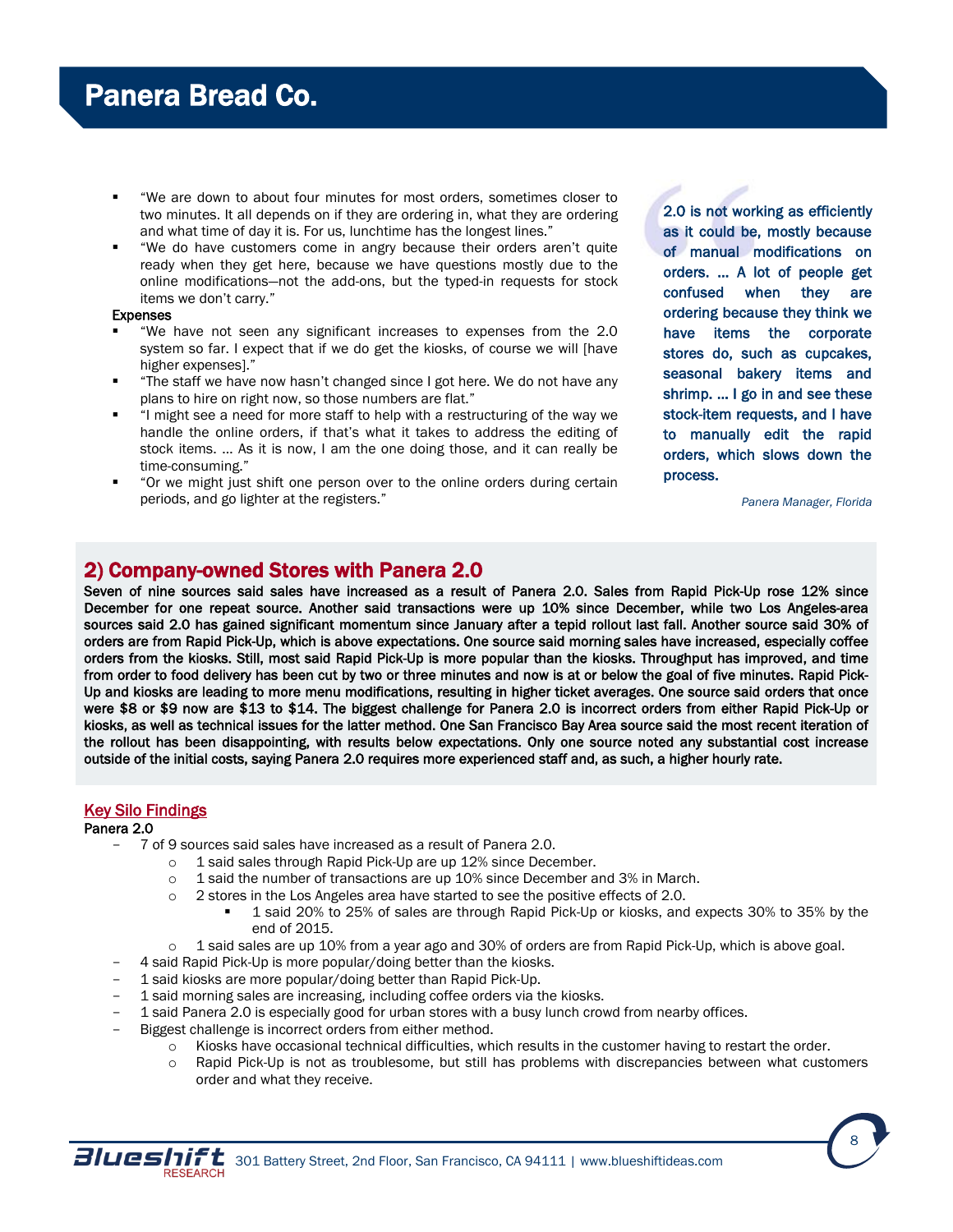- 1 in San Francisco Bay Area said 2.0 was doing less than expected, had little effect on business.

## **Throughput**

- 5 said lines are shorter.
- 5 said time from ordering to food delivery has dropped and now at or below the goal of 5 minutes. o 4 said times have been cut by 2 to 3 minutes.
- 4 said average ticket has increased as a result of menu modifications from kiosks and Rapid Pick-Up.
	- o 1 said 85% of orders coming from kiosks or Rapid Pick-Up have modifications to them.
		- o 1 said modifications are turning \$8 to \$9 orders into \$13 to \$14 orders.

#### Expenses

- 5 said costs were relatively unchanged after the initial rollout.
	- o Most current staff members are being redeployed in their roles; 2.0 has not resulted in new hires.
- 1 said 2.0 takes more labor, and this staff commands higher hourly rates; still, ROI will be there.

#### 1) Panera manager near Dallas; repeat source

Sales from the Rapid Pick-Up system have increased 12% since December. The store's six kiosks are being utilized, particularly in the morning for coffee orders. Throughput at registers is down to less than five minutes, but the kiosk average order-to-delivery times are closer to eight minutes as many customers spend time searching for options or becoming familiar with the system. Modification options on tickets through the kiosks are boosting sales, with customers choosing additional items like cheese and avocado. Operating costs are in line with six months ago; most staff members were retrained and put on production lines or out on the floor to assist customers with the kiosks or with table service.

Dec. 22, 2014, summary: Sales were up since 2.0 went online six months ago. Throughput was down from six minutes to about three to five minutes, with the most significant improvement seen during the morning rush for coffee-only purchases. Shorter lines created by Rapid Pick-Up already had put a dent in throughput, while kiosks and table service ordering were feeding the trend. Some food line reorganization was required to

accommodate changes at the register. Some cashiers were retrained in order to serve customers. Employee reaction to the new system was very positive. Competition was not an issue.

## Panera 2.0

- "The system is doing well. We started out a little slow in the fall of 2014 and early December, but beginning in January we really started to see sales increase."
- "The Rapid Pick-Up system is the most popular feature, and we've been seeing sales [through this feature] about 12% higher from December."
- "We have seen a slight increase for business, particularly in the morning. We are a business park, so we have a very high volume for morning coffee. I think because we now have the quick kiosk option for those who want to just pop in for a coffee to go, that the word is out and we are seeing an increase in traffic as a result."
- "We are seeing more orders come in that way between 7 a.m. and around 9:30 a.m."

#### **Throughput**

- "We starting seeing wait times decrease from about six minutes down to about five or less in December, and that's about where they are now at the registers. The kiosks are taking a little longer though. I think that's because folks are getting used to the system or are taking more time because they can do modifications."
- "What's changed from when we first started [the Rapid Pick-Up] is that we now have a call center taking the calls for orders and placing the order into the system, rather than taking the call from the customer and then sending the order to us to put into our system and get it going. We've eliminated a whole step there, and it's making it extremely efficient."
- "Ticket prices are increasing particularly with kiosk orders, because customers are adding things like avocado or cheese, and those do add to the total. So, yes, sales are impacted that way, but it's not that significant of a jump."

The system is doing well. We started out a little slow in the fall of 2014 and early December, but beginning in January we really started to see sales increase. … The Rapid Pick-Up system is the most popular feature, and we've been seeing sales [through this feature] about 12% higher from December.

#### *Panera Manager, Near Dallas*



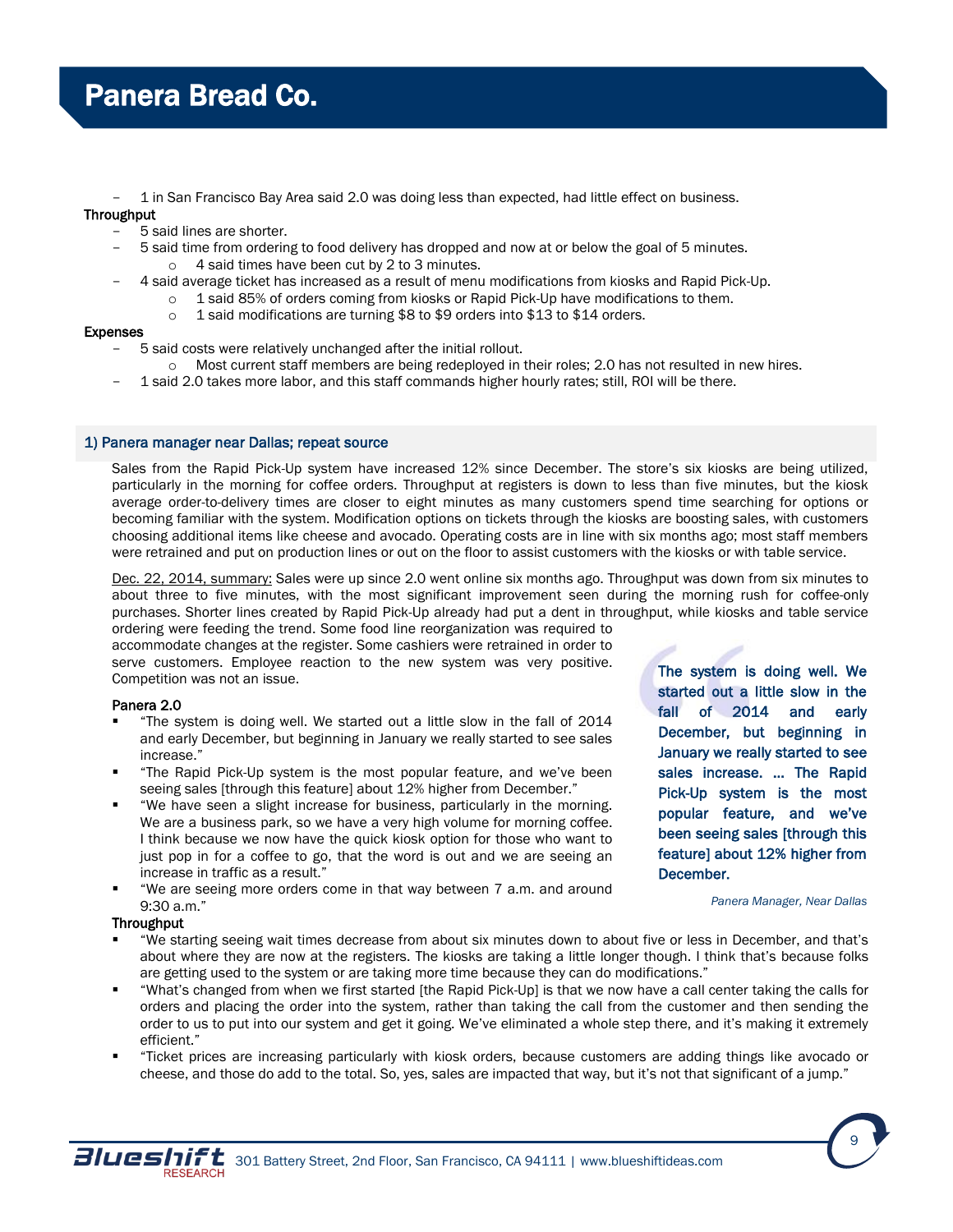#### Expenses

 "Labor costs haven't really jumped that much. We transferred a lot of staff over to the floor or onto the production line, so we didn't have to do a ton of new hiring."

#### 2) Panera manager in North Carolina; repeat source

Panera 2.0 remains a boost to business and continues to increase the number of transactions. The count is up nearly 10% since December and up 3% compared with a month ago. 2.0 helps to ease congestion and wait times. The average ticket has not been affected much, and neither have expenses. The kiosks and online orders are doing their jobs, and the store recently introduced an iPhone app through which customers order from their table and have food delivered. The kitchen is able to handle the increased orders. However, the kiosks experience occasional technical problems.

2014, summary: Panera 2.0 had helped increase sales and transactions while reducing lines and wait times. Customers mostly used the kiosks, and the new technology had few issues. Zoe's [Kitchen Inc.](http://zoeskitchen.com/Home.aspx) (ZOES) was cited as the up-and-coming competitor.

#### Panera 2.0

- "The kiosks have been a huge help. We're getting people through the line faster."
- "We're also pushing the iPhone app where customers can order from their tables and get their food delivered. That's a new component, and it's going well. It's really good for people with children."
- "The number of transactions is up nearly 10% since December. We've seen transactions increase 3% in the last month."
- "There are some small issues that are frustrating, like when the kiosks experience technical problems and the order gets messed up before the customer completes it. They have to start over, and that's no fun for them. But it's not too often."

#### Throughput

- "More than anything, the biggest change/benefit is that customers are no longer waiting in line, thanks to 2.0."
- "2.0 is absolutely easing congestion. We're getting through more orders without being swamped at the registers."
- "Customer flow has not changed dramatically, but the method in which they are ordering has."
- "Some days we get crushed with a rush of people, like when the nearby high school has a half day and they all come in at once to order bagels and smoothies. But for the most part we do not have any bottlenecks in the kitchen and keep things moving despite the online orders, kiosk orders and app orders."
- "It's a bit of a headache when someone comes in and places 15 orders to take back to their office since there is no cap on orders. But we tell them there are other ways they can place large orders like this, like through our catering option or we can deliver it to them. This helps us maintain our flow better."

#### Expenses

 "There has not been a change in the overall cost of labor or employee hours because of 2.0. We're pretty much where we've been."

#### 3) Panera manager in North Carolina; repeat source

Panera 2.0 continues to be successful, and has resulted in a low double-digit sales increase. Throughput and traffic have increased, while lines and wait times have been reduced. Rapid Pick-Up is a hit, and the kiosks are helping as well. Both services are leading to higher ticket averages as 85% of related orders have modifications. Production changes are resulting in management challenges surrounding staffing and expenses, though top-line growth is not being canceled out. More experienced, service-oriented employees now are needed, which means higher hourly wages.

Dec. 22, 2014, summary: Panera 2.0 had a very successful rollout because the kiosks and Rapid Pick-Up had eased congestion and increased throughput. The source reported an average of 100 Rapid Pick-Up lunch orders per day, exceeding expectations, and was looking to add more kiosks to increase orders further. The restaurant also had reduced wait times by one to two minutes. Challenges include managing labor and production as well as technical issues. New fast-casual businesses posed a larger threat than traditional fast-food restaurants to this location.

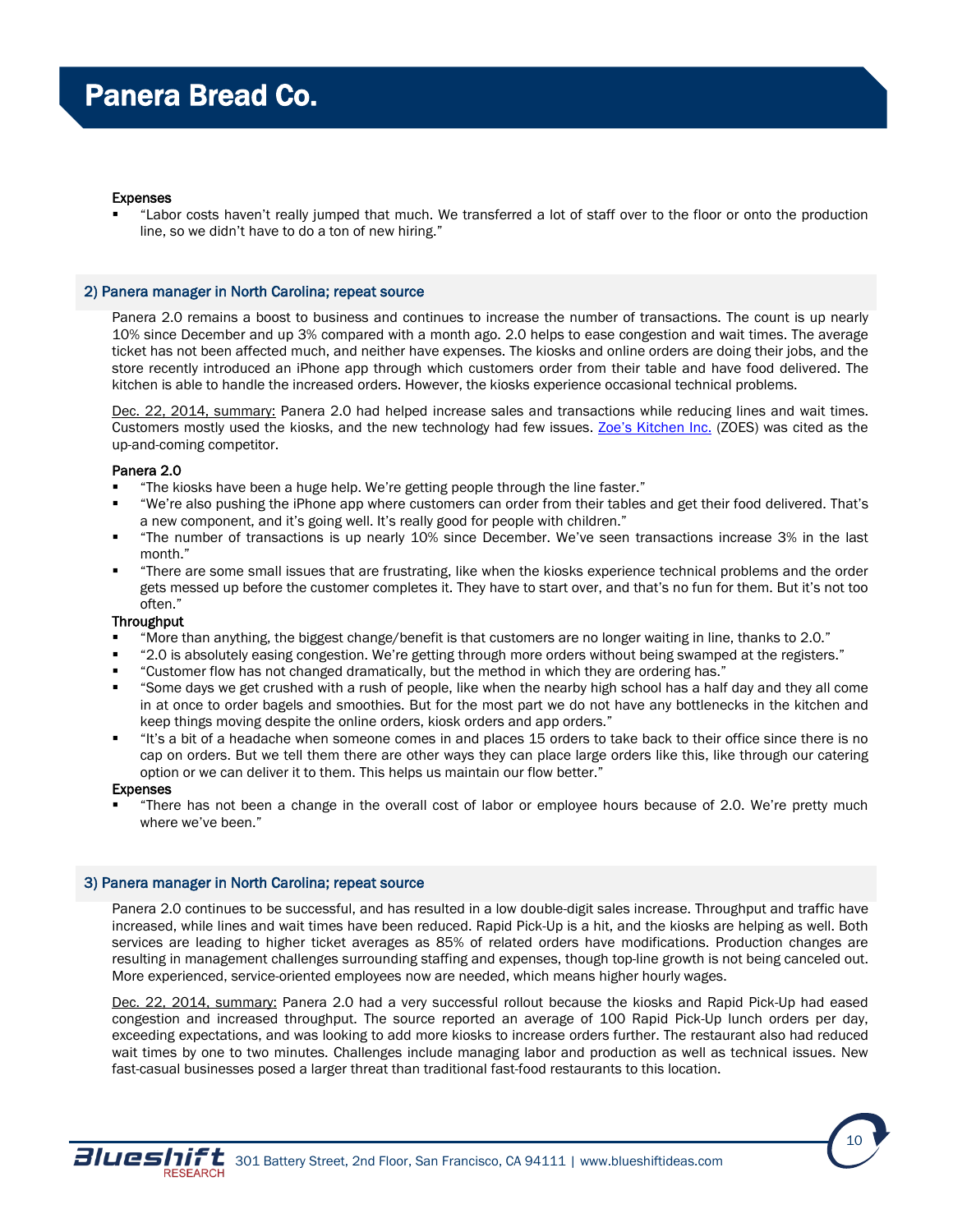#### Panera 2.0

- "We're experiencing positive sales from Panera 2.0. It's up in the low double-digits. Panera 2.0 is definitely working."
- "Ecommerce in the form of the online ordering and Rapid Pick-Up have opened new avenues for business in our store and allowed us to take on more orders during peak times."
- "Our sales are up since we talked in December. It's not just 2.0, though that has a big effect on sales. But Panera has a lot of irons in the fire, including new and more marketing."
- "The urban market is especially good for 2.0."
- "Customers love the table delivery and enhanced experience that comes with that. They also love the ease of the online order and Rapid Pick-Up."

#### **Throughput**

- "We've increased throughput and cut down on wait times with the rapid order and kiosks. We still have long lines and can still improve on throughput, but we've got two production lines now and could probably use a third."
- "We've reduced production times by two minutes. The goal is three and we can get there, but it's not entirely realistic to expect that in peak times. Still, cutting two minutes off our customers' wait time is significant."
- "The average ticket is up with the kiosks and online ordering. We're seeing more modifications as a result; in fact, about 85% of our orders through those avenues have a modification attached to it. This, of course, means higher ticket averages per customer."

#### Expenses

- "We're doing better on labor costs than a year ago, but some of that is because we had to make some bigger changes a year ago."
- The average ticket is up with the kiosks and online ordering. We're seeing more modifications as a result; in fact, about 85% of our orders through those avenues have a modification attached to it. This, of course, means higher ticket averages per customer.

*Panera Manager, North Carolina*

- "2.0 takes more labor and at a higher wage, and staffing is a bigger challenge of 2.0. We've got to be able to serve our guests and must staff properly to deliver on the increased volume we're seeing as a result of 2.0."
- "We've got to have the right people in here now that we are delivering a product a little closer to casual dining and further from fast food. The typical worker is a young teenage in their first job. But to deliver the service expected, we've got to have someone with more experience and a customer service mentality. That person is going to command a higher wage, and they are not tipped employees, like in a casual dining setting."
- "The top line is still carrying the highest weight, and in the end it will all be well worth it. The ROI will be there."
- "We need good managers in each store to juggle these changes, including the labor, scheduling and expense challenges. Panera knows this and placed great emphasis on this part of the change to 2.0, focusing on hiring the right people to lead the stores as well as hourly employees to implement these changes."

#### 4) Panera manager in Los Angeles; repeat source

Panera 2.0 finally is starting to show results after its fall introduction, with sales increasing steadily since January. Roughly 20% to 25% of daily sales are through Rapid Pick-Up and the kiosks, and this is expected to increase to 30% or 35% by the end of the year. Long lines, particularly at lunchtime, have not been eliminated at the registers, but the store believes the 2.0 system will continue to chip away at this issue. Wait times have been cut by a minute and now are closer to the goal of five minutes. Operation costs are not increasing as a result of 2.0, as hiring has been minimal. Menu modifications are driving up order totals.

Dec. 22, 2014, summary: This café did not yet have the full 2.0 system, but Rapid Pick-Up was extremely effective, shortening lines from 15 to 20 people to about six during the morning rush hour. Customers respond well to initiatives that speed up payments and ordering, so the 2.0 kiosks should be widely embraced. Throughput was an issue. Overall sales were flat compared with the summer.

#### Panera 2.0

"We're doing very well with the new system. … It's really great."



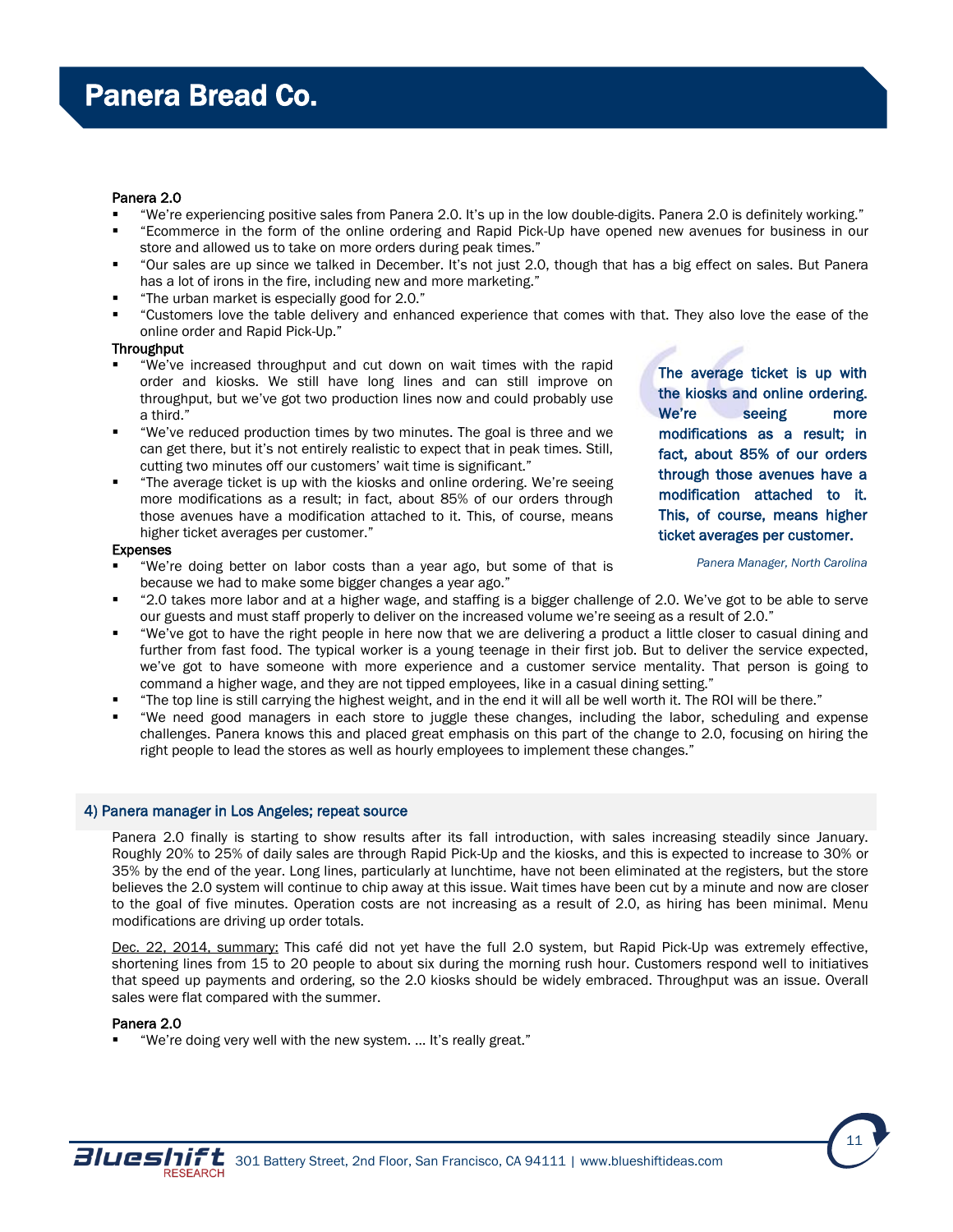- "We installed the four kiosks and the Rapid Pick-Up service last fall, but we didn't start to see any impact on sales until January. Now, I would estimate that roughly 20% to 25% of daily sales are coming through the kiosk ordering or the online service. We expect to see that rise to between 30% and 35% by the end of the year."
- "We still have long lines at lunchtime mostly, but we eliminated one cashier position and put that person out on the floor to assist with the kiosk ordering, help them get comfortable with it so they use it next time and avoid the lines."
- "We have complaints when lines are long, but we try to walk customers over to the kiosk and help them put their order in. Most people are receptive to it and it's catching on."
- "Between the two features, kiosk and phone ordering, I'd say the kiosks are used the most."

#### **Throughput**

- "We have it down to between five and six minutes from order to delivery now. It was about seven before."
- "We try to steer customers to the kiosks when we have lines, and we'll see more and more use the kiosks going forward."
- "Ticket prices are getting higher with modifications. Like I said, we are seeing this pick up fast now, and I expect we'll have a huge shift this quarter in terms of sales through the service."

#### Expenses

- "There weren't that many expenses beyond the tech application side of the rollout of 2.0 that we had to incur. We shifted staff and eliminated positions to put people elsewhere, so I'd say expenses are close to flat."
- "Operational costs are not increasing now. They may increase going forward if we need to hire more people to accommodate a jump in the Rapid Pick-Up service, because it's the line that is impacted by that service most. They get the orders and they fill them, and that's all on top of in-store ordering."

*Reporter Observations:* The store was extremely busy, but it was the pre-dinner hour so only three or four customers were waiting in line at a time. No one was using the four kiosks near the door. The floor was staffed with two people bussing tables and delivering orders. Signage for the Rapid Pick-Up service was fairly prominent, unlike in the other two Los Angeles-area stores visited for this report.

There weren't that many expenses beyond the tech application side of the rollout of 2.0 that we had to incur. We shifted staff and eliminated positions to put people elsewhere, so I'd say expenses are close to flat.

*Panera Manager, Los Angeles*

#### 5) Panera manager near Dallas; repeat source

Overall sales have been flat since the new system was rolled out last June. It is viewed as less of a revenue generator and more of an operations shift intended to give customers options while reducing wait times. Throughput has improved, and the store is reaching its goal of getting customers in and out of line in five minutes or less. The most popular feature is Rapid Pick-Up, which tends to be most heavily used at lunchtime. The 2.0 kiosk system is popular, though its usage rate is in line with orders made at the cash registers. Overall operating costs are higher than a year ago because of training and technology expenses, but labor costs are flat since the store shifted employees from the registers to the production line and the dining area.

Dec. 22, 2014, summary: Panera 2.0 had boosted sales and helped reduce wait times from about six minutes to under a minute. The restaurant did receive some pushback from older customers who prefer personalized service, but those concerns had been assuaged by having more staff members on the floor. Rapid Pick-Up was driving lunch sales. Corporate meetings involved discussions on how to keep the edge that 2.0 had provided over Chipotle [Mexican Grill Inc.](http://www.chipotle.com/en-US/default.aspx?type=default) (CMG) and other competitors.





12

daily sales are coming through the kiosk ordering or the online service. We expect to see that rise to between 30% and 35% by the end of the year. *Panera Manager, Los Angeles*

We installed the four kiosks and the Rapid Pick-Up service last fall, but we didn't start to see any impact on sales until January. Now, I would estimate that roughly 20% to 25% of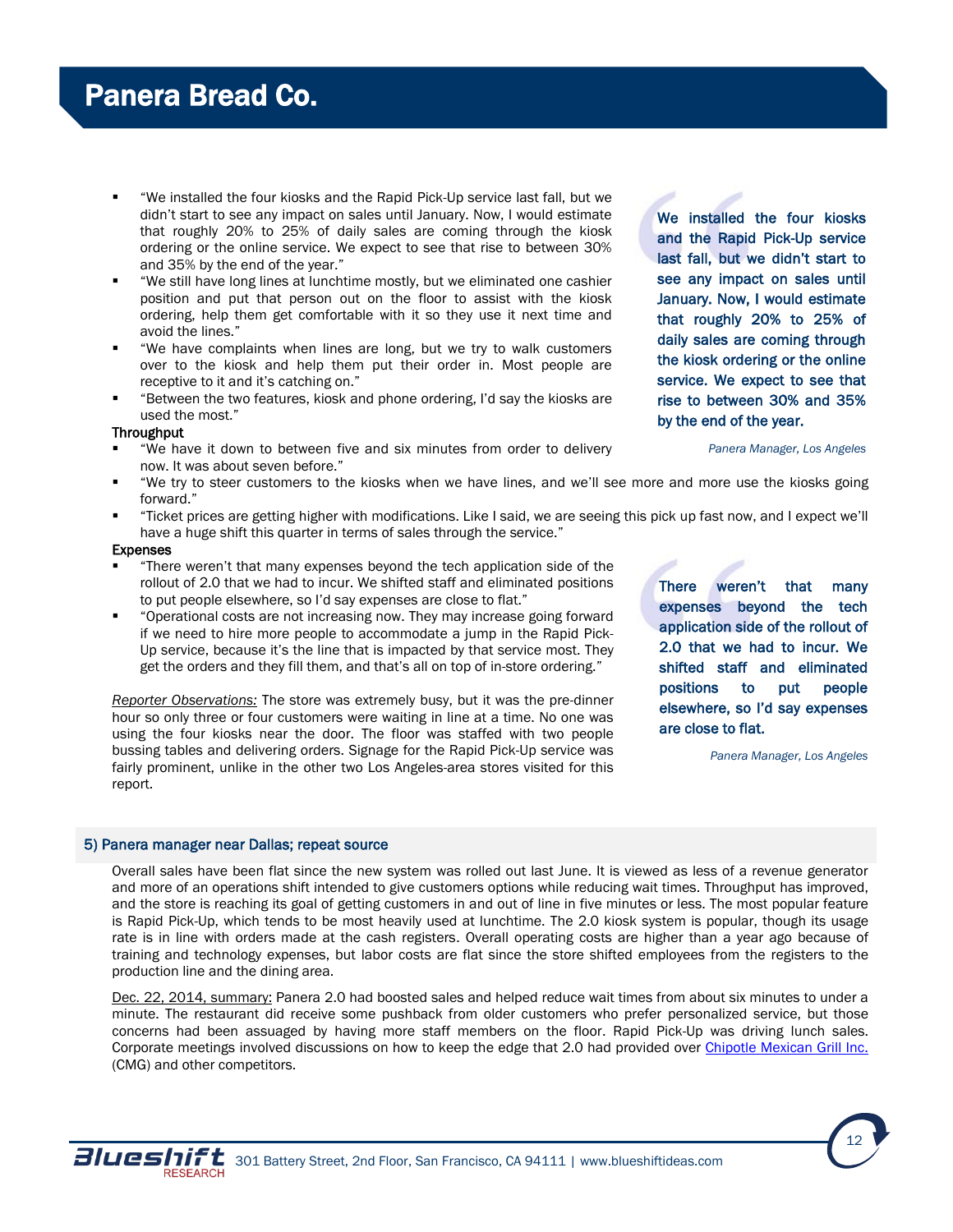#### Panera 2.0

- "The Rapid ordering feature is the most popular component of the 2.0 system. It not only makes it much more convenient for customers to get their orders quickly, especially at the lunch hour when we are busiest, but also it is helping our store really focus on efficiencies."
- "The kiosks are being used, but I'd say it's about even with the standard line registers. We have customers who really embrace the technology and those who prefer to pay the old-fashioned way and talk to a live human."
- "Sales are about even with where they were before we installed the system. But I don't blame the kiosks. I see the new system as a way to give customers more options, not to drive up sales. That's really what it's all about. That and reducing lines, which it is also helping to do but not as much as the Rapid ordering process."
- "The 2.0 system is essentially all about streamlining the whole order process so we are able to serve more customers and make it much more organized."
- "We have four kiosks in the store, and we did build a new wall to separate our production line from the rest of the café so there are fewer distractions for the production line. That's very busy most of the day, and we wanted to ensure the highest level of output there."
- "With higher efficiencies we can generate more business, especially loyalty among repeat customers who know we have fast, fresh service to offer."

**Throughput** 

- "Throughput is definitely up. Our goal is to get customers in and out in five minutes or less now, and we are generally managing to do that in most cases. Of course, with every order there are going to be variables."
- "The lines are definitely shorter at lunchtime due to the Rapid order and kiosk systems, so in that sense the efficiency factor has been successful."
- "Apple Pay isn't a big thing here."
- "I've heard some customers ask about why they can't use their gift cards at the kiosks, and I'd like to see that change. But so far I haven't heard anything about that happening."

#### Expenses

- "Overall, we have incorporated our changes beautifully. Instead of reducing or even increasing the payload on bakery and cashiering lines, we crossedtrained people and moved them to where we needed to fit demand as a result of the changes. Some are now out on the floor, others are on production."
- "We still have the same labor costs; we just shifted the labor to other areas. That's generally stabilized now unless we have new recruits come in."
- "There were initial costs associated with the 2.0 implementation because obviously there are costs for upgrades and the new technology. But I think those costs will slowly begin to be absorbed through the ability to streamline our customer service capability."

Throughput is definitely up. Our goal is to get customers in and out in five minutes or less now, and we are generally managing to do that in most cases. … The lines are definitely shorter at lunchtime due to the Rapid order and kiosk systems, so in that sense the efficiency factor has been successful.

*Panera Manager, Near Dallas*

#### 6) Panera manager in North Carolina

Panera 2.0 is having a strong effect on stores in the region. Some locations are seeing sales increases above 10% and ecommerce usage as high as 30% of orders per month, exceeding goals. Many customers are enthusiastic about using technology to place their order and speed up the process of getting their food. The average wait time is consistently at the goal of five minutes, and orders are accurate despite more menu modifications. These modifications are leading to higher average tickets, bumping them from \$8 or \$9 to \$13 or \$14. Labor costs have not increased since the initial rollout, and operations are running smoother now with 2.0.



The Rapid ordering feature is the most popular component of the 2.0 system. It not only makes it much more convenient for customers to get their orders quickly, especially at the lunch hour when we are busiest, but also it is helping our store really focus on efficiencies. … The kiosks are being used, but I'd say it's about even with the standard line registers.

*Panera Manager, Near Dallas*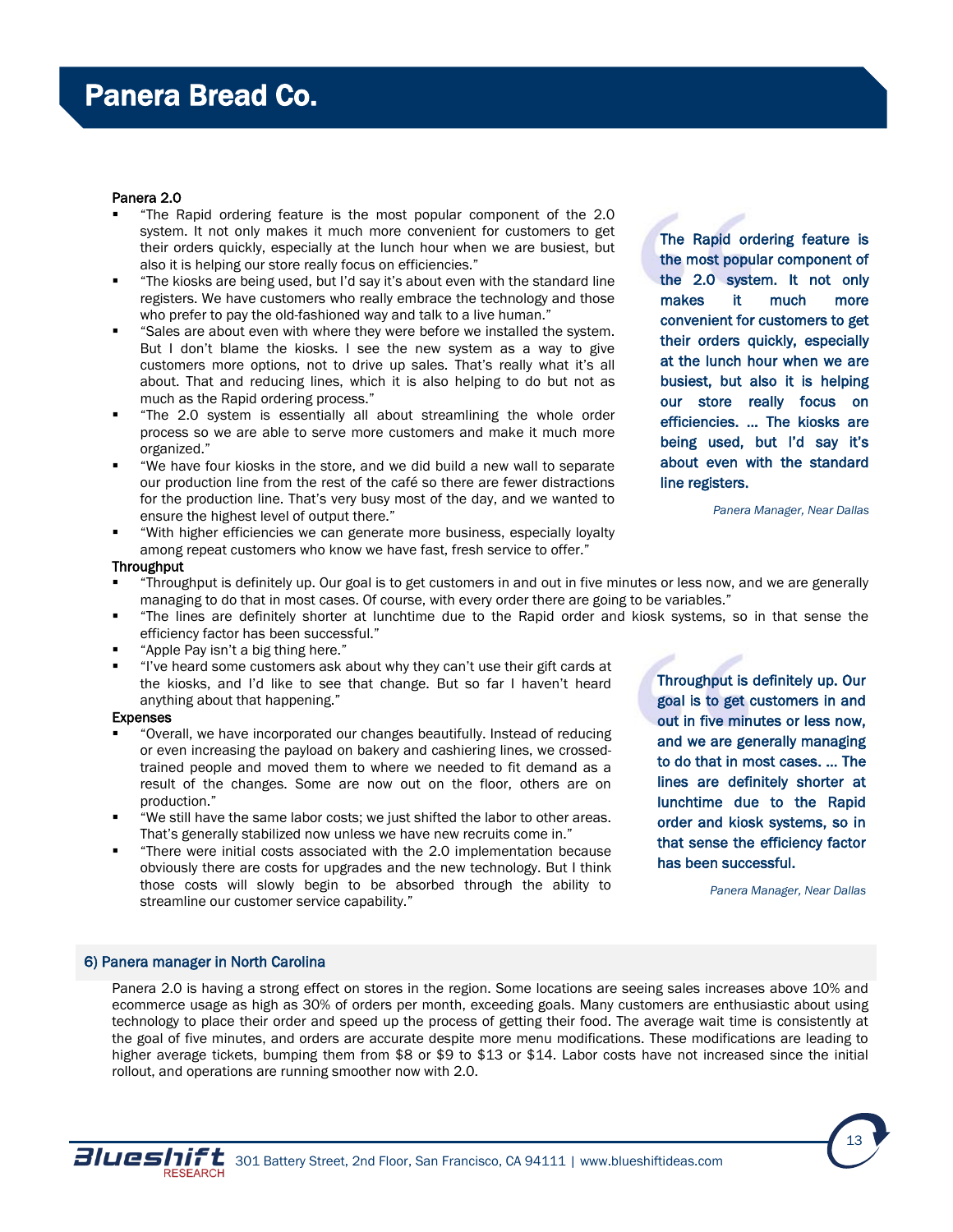#### Panera 2.0

- "2.0 is a good system. It's done a phenomenal job for us. It alleviates the stress on the production of orders and gives customers different avenues to order in the way they want. Teens, people in their 20s and 30s love technology, and we're giving them ways to use that technology to get their food from Panera."
- "Sales are steadily climbing up, and it's sustainable. This isn't a fad."
- "The store closest to me has seen total sales increase more than 10% from a year ago, and a lot of that is because of 2.0. My store is doing well too, but we're in a little bit of a different circumstance so it's not as high."
- "Some stores in the area are doing 30% of their orders through ecommerce, which is higher than the goal. We're not that high because our guests are not as focused on ordering as much as coming in to the store."
- "One kiosk can do the same amount of orders as two registers, so that's improved our output and our speed."

#### **Throughput**

- "2.0 has allowed us to work quicker and more efficiently. We're getting food out within five minutes, which is the goal. Sometimes it takes longer based on higher volumes, but there are also times when I get food out in three minutes."
- "Menu modifications are helping increase average check. Being able to see all your options is resulting in customers adding a drink, a pastry, an avocado—all at an additional cost. What once was an \$8 or \$9 bill is now becoming \$13 or \$14. That's really helping."
- "We've also got a verification process where we ensure the accuracy of the order before it goes to the customer, and my store is consistently at 100% accuracy, even with all the modifications to orders."

#### Expenses

- "We have not had any unexpected challenges. Things are running smoother now because of 2.0."
- "It has not affected labor costs, after the initial rollout."
- "The focus has shifted for employees as we've taken registers away, done a lot of cross-training, helped them focus on products and customer service. But it's not leading to higher costs in the store."

#### 7) Panera associate in Los Angeles

The 2.0 system, implemented last fall, has seen significant uptake in the last two months, mostly from Rapid Pick-Up. Customization of orders is building, but the source was unable to determine the effect on the average ticket. This store has not implemented an extra wall, and has only two kiosks at the door, with coffee mugs, to-go cups and order trackers.

#### Panera 2.0

- "The 2.0 system has really taken off in the last two months. It was installed in October of last year."
- "It took a little while for customers to really start getting into it, but now it's used pretty frequently, particularly at lunchtime when we have the longest lines."
- "The preordering system is probably impacting sales the most at this point. People really do appreciate being able to preorder, come in and pick up their food and go without having to wait."

#### **Throughput**

- "The system is definitely giving people the option to customize more items and they are doing more of that, but I'm not sure about what the impact on average ticket size is at this point."
- Expenses
- N/A

*Reporter Observations:* We noted no lines or customers using the kiosk during our 9:30 a.m. visit. However, the restaurant was about 75% full, with many customers using the Wi-Fi service, studying, etc. The kiosk process was pretty efficient, and the online system was fast and used good photos for easy identification. Apply Pay and Panera gift cards were not accepted at the kiosks.



Menu modifications are helping increase average check. Being able to see all your options is resulting in customers adding a drink, a pastry, an avocado—all at an additional cost. What once was an \$8 or \$9 bill is now becoming \$13 or \$14. That's really helping.

*Panera Manager, North Carolina*

14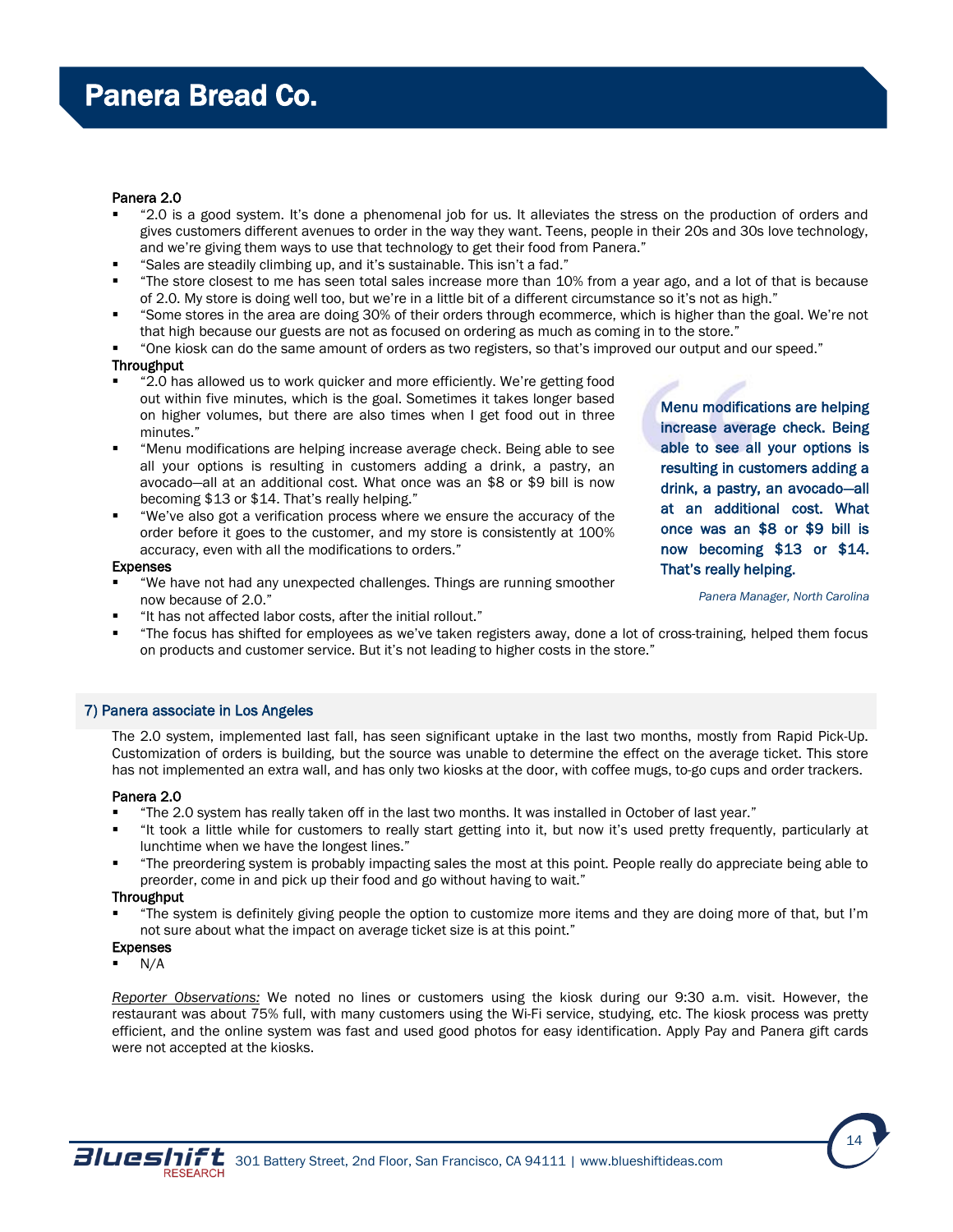## 8) Panera manager in Florida

Sales are up as a result because of the kiosks and Rapid Pick-Up. Many customers were directed to or using the kiosks to avoid long lines at the registers. Wait times are down from five to six minutes to between two and three minutes.

#### Panera 2.0

- "The system is doing very well. We have seen sales climb."
- "I'd say the online system is the most popular so far, but we are seeing more and more people use the kiosks."
- "Some people still refuse to leave the long lines for the kiosks because they just don't want to be bothered with the technology. … They understand the lines are a part of the process, and I don't think it's hurting business any."

#### Throughput

- "We've seen lines shorten at certain times, primarily because of the phone system at lunchtime."
- "Wait times are down from about five to six minutes to about two to three minutes."
- "Ticket averages are about the same."

### Expenses

N/A

#### 9) Panera manager in the San Francisco Bay Area

Panera 2.0 has been somewhat of a disappointment. This location only has the Rapid Pick-Up portion, and the service has delivered lower-than-expected results. The store gets 15 online orders each for breakfast and lunch, but this has not lead to an increase in throughput or reduction in wait times, and is not having any effect on labor costs or expenses. Rapid Pick-Up also is not bringing in new customers. The biggest challenge is when customers modify their orders in the notes section instead of clicking the appropriate box. Customer then are frustrated that their intended changes/add-ons are not made to the order. Often times this results in customers going back to ordering from registers.

#### Panera 2.0

- "We only have the Rapid order pick-up. We have not added any production space, and we don't have any kiosks. We just started with this a couple months ago."
- "It's been OK but lower than expected. We're only seeing about 15 online orders in the morning and 15 at lunch. I don't know about nights. It's a good option, but it's not driving traffic yet and has not become an important part of our business yet."
- "We've had issues with the system, and it is upsetting customers. If they have a bad experience, then they won't use the new online ordering system, and will go back to ordering at the registers."
- "Sometimes the orders don't show up complete; there might be missing items, or we can't read the whole order. But some of it is the customers not using the online ordering process correctly. Instead of checking the box for avocado, they'll write it in the notes section to add avocado. When they do this, the system does not charge them for it; they don't pay the extra \$1 for avocado, and we don't put it on their order. They come in and get upset there is no avocado, but we only give them what they pay for."

It's been OK but lower than expected. We're only seeing about 15 online orders in the morning and 15 at lunch. I don't know about nights. It's a good option, but it's not driving traffic yet and has not become an important part of our business yet.

> *Panera Manager San Francisco Bay Area*

 "People will take the food from the pickup area that is not theirs … so the person who made the online order doesn't have their food when they arrive. We make them another order, of course, but it's tough for them and they aren't likely to order online again."

#### **Throughput**

 "The Rapid order pick-up has not impacted our business enough to increase throughput or decrease wait times. And it has not attracted new customers."

#### Expenses

"Costs have not been affected because the online orders have just not been very high to this point."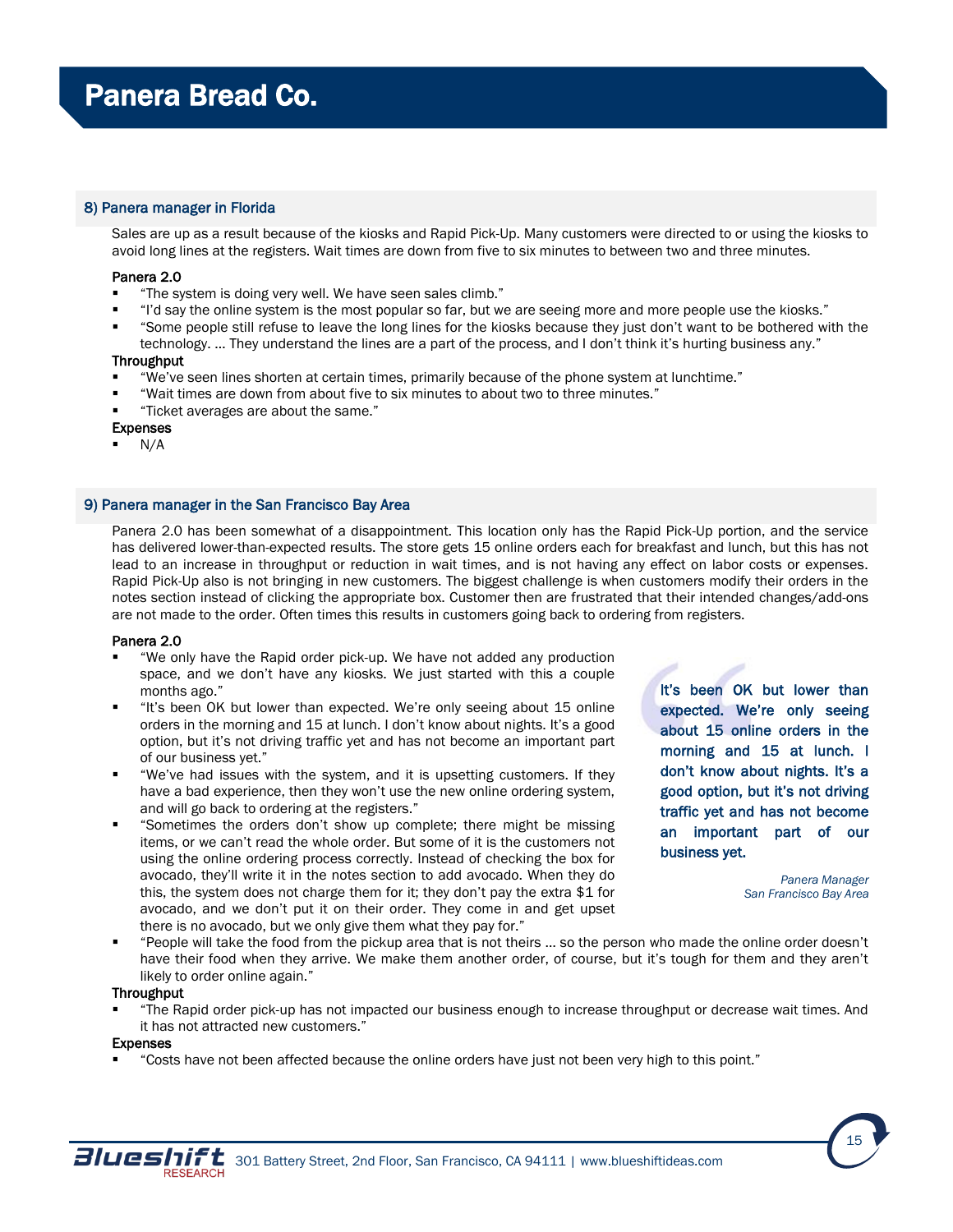## <span id="page-15-0"></span>3) Industry Specialists

This restaurant consultant said Panera 2.0 is showing mixed results as technology-based initiatives in the restaurant industry are complex. The new features show signs of promise for the next one to two years, but Panera likely will not experience significant same-store-sales increases for now. Rapid Pick-Up and the kiosks add value to the Panera concept as the company looks to sell more franchises. Panera 2.0 will help streamline operations, keep costs in check, and provide data to improve sales projections. The key to Panera's success, however, is whether it can deliver hospitality, quality, service, cleanliness and accuracy. Check averages and store visits may increase. Labor costs will go up with increased training but will be countered by the benefits of improved execution. Earnings will rebound two years from now rather than in the next quarter, in line with similar QSR endeavors.

## Key Silo Findings

#### Panera 2.0

- This source said 2.0 is not as effective as expected.
- Results are mixed so far.
- Technology initiatives on a large scale are tough to roll out for restaurants.
- No effect on same-store-sales yet.
- Technology will help Panera add value to its concept as it looks to sell more franchises.
- 2.0 will help improve costs, streamline operations.
- Data can be used to project sales.

#### Throughput

- It is too early for significant improvements to throughput.
- Check averages may increase.
- Frequency of visits may increase.
- 2.0 will help Panera's execution become more consistent.

#### Expenses

- Labor costs will increase with training, but will decrease eventually once the system is rolled out and stores become comfortable with its execution.
- Earnings will take about two years to rebound, rather than 1 or 2 quarters, so patience is required.

#### 1) [Howard Cannon,](http://restaurantconsultantsofamerica.com/our-ceofounder-howard-cannon/) CEO, Restaurant Consultants of America

Panera 2.0 is less effective than expected, but that is typical for the fast casual/QSR industry, which is playing catch-up in terms of installing technology. Labor costs and expenses in units launching Panera 2.0 could increase by 1% to 2%. Earnings will not fully return to prior levels for two years because rolling out Panera 2.0 in more than 1,800 restaurants will take four to five years, if converting 300 to 400 stores per year. Panera 2.0 is a necessity, but the key to improvements in traffic, ticket averages and efficiencies stems from the data generated, not the technology itself. Managers/operators still must use the data wisely and focus on hospitality, quality food, service, cleanliness and accurate delivery, which can lead to improved throughput, sales and profits.

#### Panera 2.0

- "I don't think the rollout is as effective as they would have expected. But they have been as effective as everyone else when it comes to rolling out new technology. The restaurant industry is behind the curve when it comes to technology compared with everyone else. Technology is new for the restaurant industry, and they are not as efficient at rollouts."
- "So far there have been mixed results, but it is too early to say anything about it. Common sense would tell you that overall the rollout of new

I don't think the rollout is as effective as they would have expected. But they have been as effective as everyone else when it comes to rolling out new technology. The restaurant industry is behind the curve when it comes to technology compared with everyone else. … So far there have been mixed results, but it is too early to say anything about it.

> *CEO Restaurant Consultants of America*

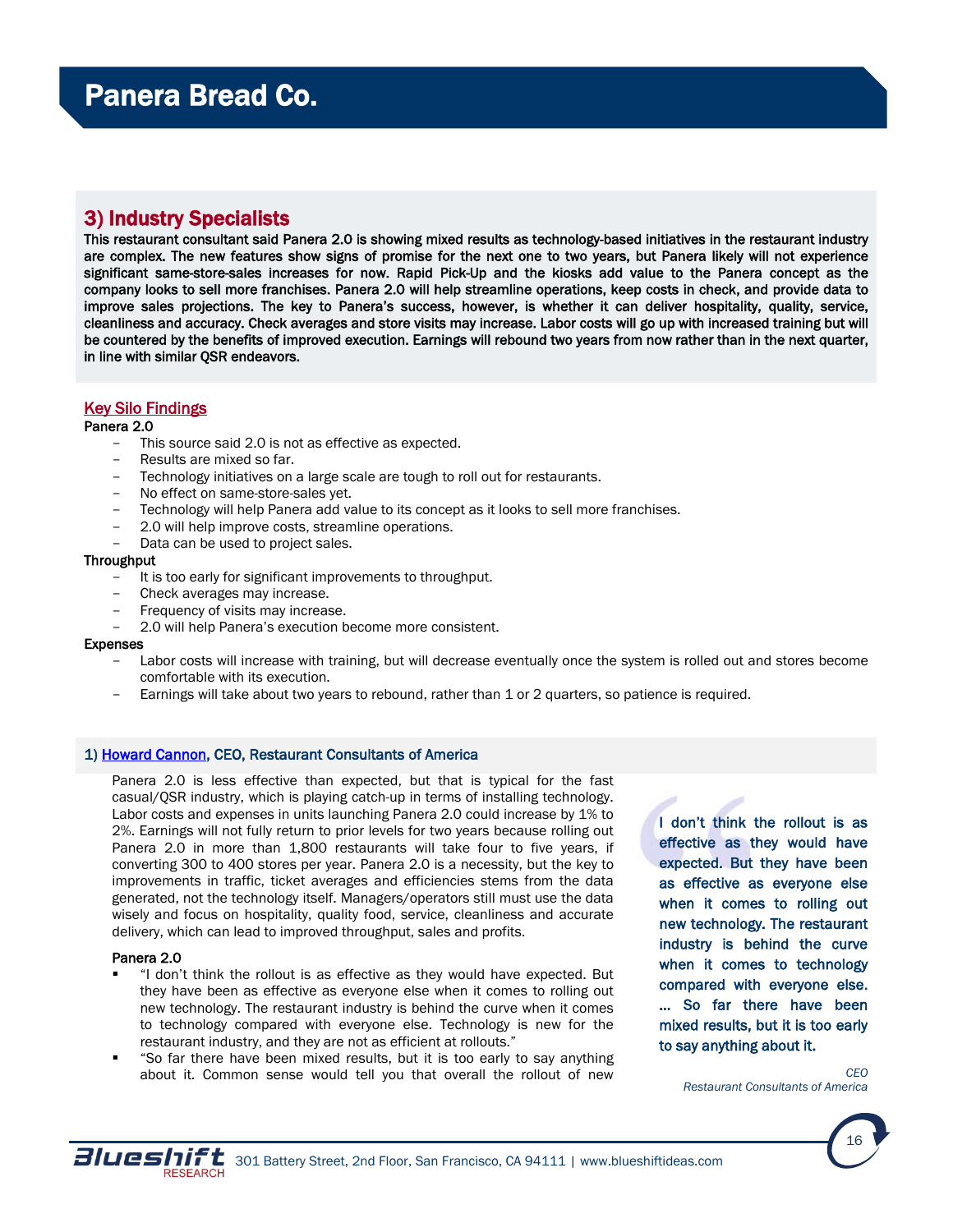technology is a good thing. What is the alternative? The analysts have overanalyzed the issue. They expect that if you pour money into technology, sales will suddenly go up. That's not how it works."

- "There are five elements that drive sales and growth in QSR/fast casual: hospitality, quality, service, cleanliness and accuracy, or HQSCA. These are the cornerstones that drive growth in our industry. Technology is not one of the cornerstones in the business. Will technology benefit Panera? Yes. Will technology put them ahead of other competitors? Yes. Technology comes at a cost. But in the end this industry runs on HQSCA. Technology is there to provide data and analysis to help improve the five key elements for growth."
- "I do not expect to see any impact on same store sales right now. Panera has taken a beating by some although some say they are doing a good job. I'm not worried about it. The technology is good for refranchising the 100 locations proposed. It is good for branching out, and it is good for selling more franchises."
- "There is almost nothing about the decision to roll out technology that would be bad. Technology is not going away. All of the big players and regional players have technology initiatives. And the initiatives are a good idea. What is the alternative? If you don't have technology and you are not helping your operators be more efficient, you die on the vine."
- "In the case of 2.0, they not only can use the Rapid app for labor and cost improvements but are also going to help the operators make money and a profit, assuming the technology helps improve the cost of operations. Technology should streamline operations, and the data generated can be used to project sales, not by the hour but by the minute. Instead of taking hours to put food orders together, it might only take minutes. The efficiencies of technology make for a smoother operation."
- "When you roll out technology like this, it makes it more difficult for like-minded concepts to compete with you. By using technology to collect data, operators can lower costs, and that gives a competitive edge. Having technology also serves as an increased barrier to entry from competitors eyeing your market."

#### **Throughput**

- "It is too early to tell how 2.0 is affecting traffic, throughput and congestion, but ultimately it should help with all of those things. If the operators have more people to put through, then it will improve throughput. Technology gives you the opportunity to track customers and behavior. But it still comes down to managers pushing to get operations faster."
- "There are only three ways to increase same-store sales: You can increase the average check total, you can increase traffic, and you can increase new trials—that is, new people coming in for the first time to try the restaurant or people coming back in who have been away a long time."
- "Technology may help to increase the check average or increase frequency of visits because it enables the operator to collect information that can be used to market to customers. It's called bounce-back. You can increase traffic but not through the technology itself."
- "The day-to-day operations could be greatly enhanced by technology. Panera's product quality is good, but their execution is not as consistent as it could be."

#### Expenses

- "Right now you can expect an increase in expenses. Labor costs will go up because you have to train everyone. I would not be surprised if the costs associated with the technology go up a point or two in the units already rolled out. Say you have 2.0 in 100 units; costs will go up a point or two in those units."
- "The dollar cost and investment to put the technology in today will increase costs now, but down the road you will see a decrease in costs as they get more proficient and more experience with the technology."
- "The EBITDA has taken a hit, and the net unit earnings have taken a hit. Well, of course. They are ramping up a new technology system, and that means expenses will go up for everything from labor to other costs. You are not going to see the first boost in positive impact for at least three to four quarters down the road."
- "It could take two years before earnings are back up, but they may be telling investors next quarter. I'm not sure you can expect that. If you have 1,800 or so units and you are only converting 300 to 400 units a year, it could take four to five years to roll out the technology systemwide. The units being rolled out will have trouble with costs, so you would expect expenses to be up. There will always be 200 to 300 units struggling. It will not impact the company overall. It will just impact the units converting."

The EBITDA has taken a hit, and the net unit earnings have taken a hit. Well, of course. They are ramping up a new technology system, and that means expenses will go up for everything from labor to other costs. You are not going to see the first boost in positive impact for at least three to four quarters down the road.



17

*CEO Restaurant Consultants of America*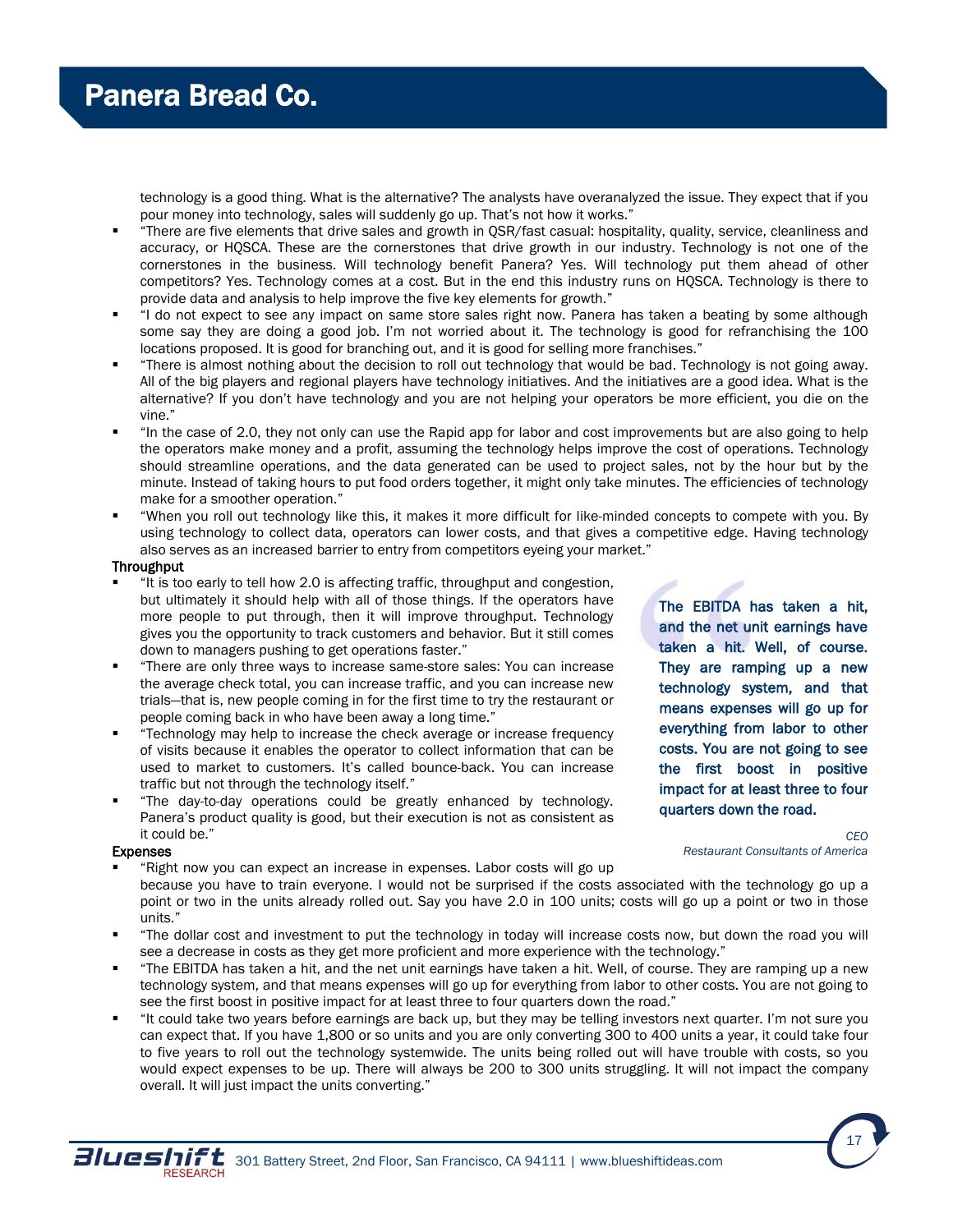"The analysts need to be a little patient. It's not like a company rolls out a technology initiative, flips a switch and boom—sales increase."

## Secondary Sources

The following six secondary sources discussed Panera 2.0 rollout updates and the new technologies being embraced by Panera's competitors.

## Panera 2.0 Rollouts

Panera will complete more than 300 conversions in its company-owned stores by the end of this year. Many franchisees will convert to 2.0 in late 2015 and 2016. Income growth will begin to appear in 2016. Panera also is testing a food delivery program in its Louisville, KY, market. An analyst who recently met with Panera management reported stable conditions but uncertain timing about the effects of the 2.0 initiative.

#### Feb. 12 Nation's Restaurant News [article](http://nrn.com/fast-casual/panera-extend-upgrades-300-more-units)

Panera plans to convert more than 300 of its company-owned restaurants to the 2.0 system by the end of 2015. The company also is converting company-owned stores into franchises. Franchisees will begin converting to 2.0 in late 2015 through 2016. An analyst sees low double-digit EPS growth in 2016 as a result of 2.0 implementations. Conversion costs have fallen from \$125,000 per café to \$65,000 plus \$20,000 to \$30,000 in startup costs.

- "Panera Bread Co. plans to convert as many as 300 more restaurants to its enhanced-technology Panera 2.0 format this year, executives said Thursday. The bakery-café operator has already installed Panera 2.0 in about 100 units. The cost of the upgrades is expected to weigh on earnings, officials said during a fourth-quarter call. The company forecasts earnings growth to be flat to the low single digits for 2015."
- "Sharon Zackfia, analyst with William Blair & Co., said in a client note Thursday that [Panera's] refranchising effort would bring the company-owned mix down to 42 percent to 47 percent. 'All potential markets subject to refranchising are profitable markets for Panera,' Zackfia said. The Panera 2.0 technology conversion is currently focused on company locations and will move to franchised units in late 2015 or 2016, [Panera's founder, chairman and CEO] Ron Shaich said."
- "We expect to convert approximately 300 company cafés in 2015, which will bring us up to 400 or so company cafés—or almost half of our company stores—by year end,' Shaich said. 'We anticipate approximately 75 to 100 of those conversions will occur in the first half of 2015, with the remaining 200 to 225 cafés converting in the second half.'"
- "Zackfia said her team suspected that the investments would continue into 2017 as well. 'Panera should begin to harvest the increasing profitability from sites converted in '15, which will position the company for low-double-digit EPS growth in 2016,' Zackfia noted, projecting an 11% increase, to \$7 per share."
- "Shaich noted that the Panera 2.0 conversions take time. 'Panera 2.0 is not a light switch. To do this right takes time and effort,' he said. 'That's why Panera 2.0 will represent a barrier to entry for smaller players, as well as a competitive advantage for us generally.' The most recent fourth iteration of Panera 2.0, in the spring of 2014, led to conversions in the Los Angeles, Seattle and San Francisco Bay Area markets, which were completed in Q4. 'This is a play for the long term, not for the next quarter,' Shaich said."
- "The Panera 2.0 initiative also includes ops changes and added labor for accuracy and volume, he said."
- "Panera 2.0 conversion costs have been shaved from \$125,000 per unit to about \$65,000, with startup costs of \$20,000 to \$30,000, the company said. 'Panera 2.0 is already generating improvements that can be spun out to the rest of the Panera system,' Shaich said, citing Rapid Pick-Up, which allows customers to order and pay for their meals via website or mobile app and pick up orders from a shelf area without standing in line. Rapid Pick-Up was rolled out to the entire system without waiting for 2.0 conversions, he said. At company units, Rapid Pick-Up now represents 3 percent of transactions, without a marketing push."
- "In the fourth quarter, about 8 percent of Panera's sales at company units occurred digitally, such as from the Web, mobile devices or kiosks. 'That rate of digital adoption is more than double what we were at the end of Q2,' Shaich said, noting that major pizza brands are in the 35 percent to 50 percent range."

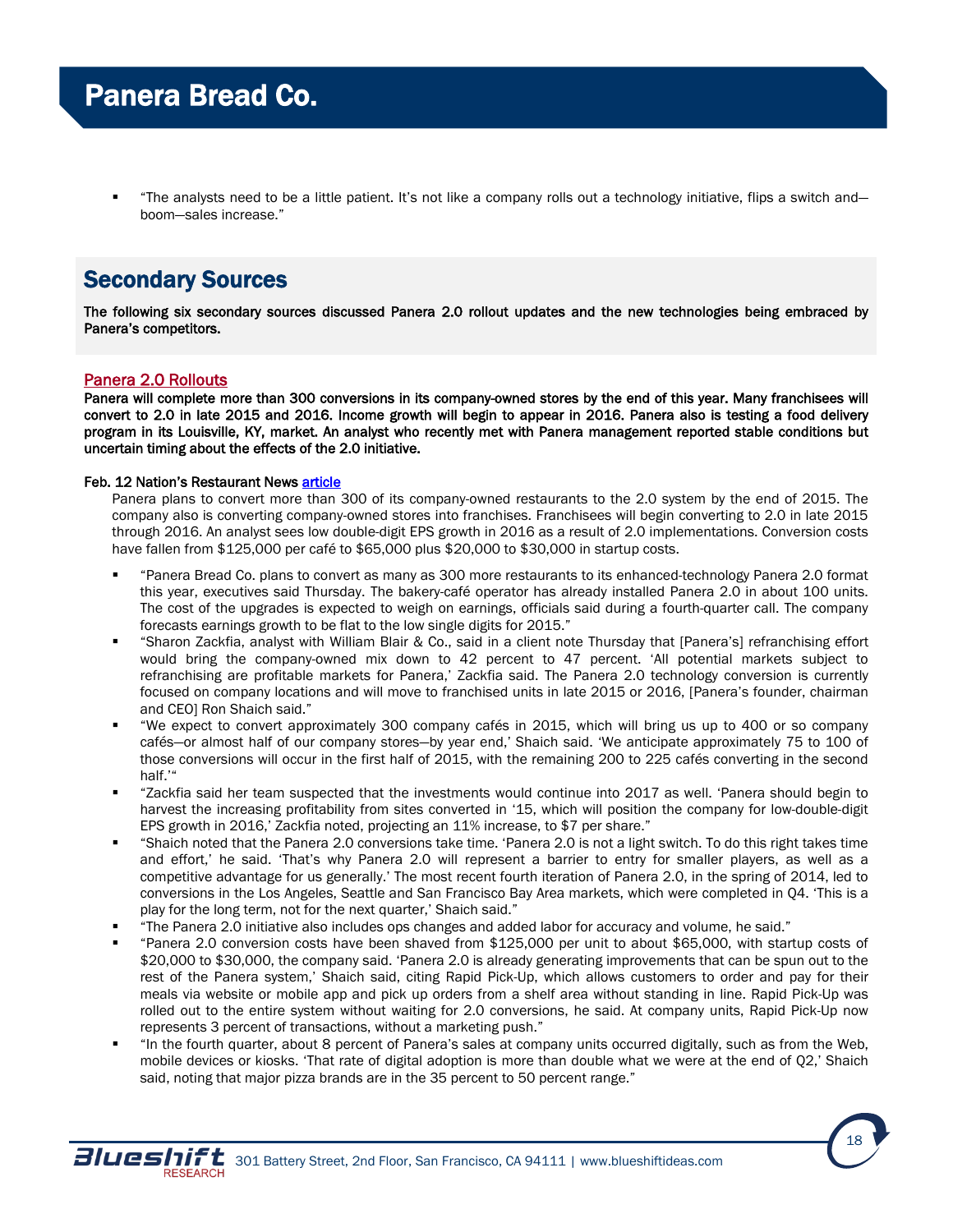- "Panera has seen higher guest satisfaction scores and higher levels of customization of ordered items. In addition to investing in Panera 2.0 conversions, the company is also building more catering 'hubs,' where large orders are centralized. Shaich said Panera built 15 company-owned hubs in 2014, and plans 11 more for 2015."
- "'We believe investments in delivery hubs and Panera 2.0 are the right thing to do for the mid to long-term health of our company,' Shaich said. 'But we're not blind to the fact that these investments are having a drag on the P&L in 2015.' Technology would become a more important part of the restaurant business in the years ahead, and Panera was working to stay ahead of the curve. 'We would argue that all restaurant companies will need to meet the ante that Panera 2.0 represents,' Shaich told analysts."



#### March 9 WDRB.com [article](http://www.wdrb.com/story/28311340/panera-bread-launches-first-ever-city-wide-delivery-in-louisville)

As part of the 2.0 program, Panera is implementing a delivering service in Louisville, KY. Restaurant Brands International Inc.'s (TSE:QSR) Burger King also has begun delivery in some areas, and Starbucks Corp. (SBUX) intends to test the idea.

- "Louisville is now the first place in the nation to receive city-wide delivery from Panera Bread. The company launched its campaign this week, claiming 80 percent of the city's workforce can now get salads, sandwiches, and bowls delivered to their office. Panera revolutionized the ordering process in 2014 with the launch of Panera 2.0, a system that allows customers to customize their order and pay through a digital platform. As part of Panera 2.0, the St. Louis based company launched delivery"
- "This is the first time in Panera's history when we've said, we're going to deliver to everyone that's within a radius of our cafes,' said Panera's Executive Vice President Blaine Hurst. 'As the former vice-chairman and president of Louisville based Papa Johns, Hurst thought Louisville would be a great place to launch city-wide delivery. 'I'm from here—or I feel like I'm from here, I lived here longer than I've lived in any other city in my life—we said let's do it in Louisville. It's a great city, its great town,' said Hurst. 'This is going to be a great place to prove our ideas.'"
- "'Delivery from quick-service chains is becoming more prevalent, and could continue to do so. In addition to Panera's actions we've seen Burger King doing more with regard to delivery, and of course Starbucks has indicated it intends to test some stuff on this front, too,' Mark Kalinowski, an analyst with Janney Capital Markets, said."

#### March 9 Benzinga [article](http://www.benzinga.com/analyst-ratings/analyst-color/15/03/5308348/bernstein-says-panera-bread-confident-in-2-0-initiative-)

After a meeting with Panera executives, a Bernstein analyst reported stable trends for the company in the first quarter but questioned when the 2.0 initiative would benefit Panera.

 "Analysts from Bernstein commented on a recent meeting with Panera Bread Co's Chief Executive Officer Ron Shaich, SVP of Planning Mike Bufano and VP Investor Relations, Steve West. The analysts concluded that quarter-to-

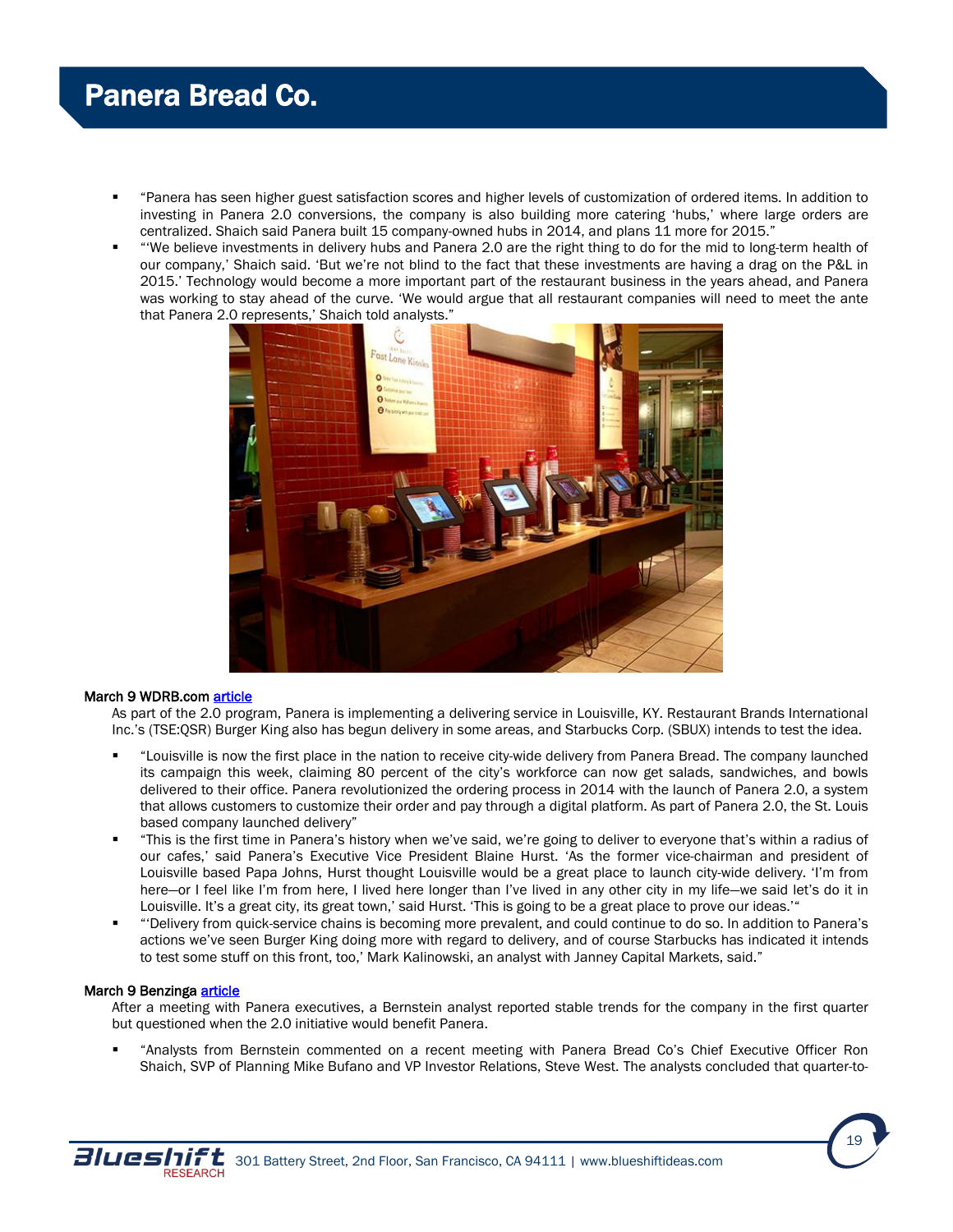date comps reflect lower marketing spend and weather-related issues remained a 'headwind' but underlying trends seem 'stable.' The analysts added that new products and advertising should build traffic through 2015."

 "Panera Bread's management team remains confident in its '2.0' initiative but 'the timing of benefits is likely to vary.' 'We—and the company—view the stock as a relatively low risk bet given valuation,' the analysts wrote. 'Consistent with the decision to refranchise, we detected more of a focus on valuation than we've previously heard from Panera Bread's management.'"

### Competitors Embracing Technology

Domino's Pizza Inc. (DPZ) has developed an app that allows customers to make orders via their smartwatches. Meanwhile, San Francisco Soup Co. customers can utilize Bluetooth to accumulate points when placing an order, and Burger King has quietly begun offering delivery in the United Kingdom.

#### March 2 Entrepreneur.com article

Domino's has become the first pizza chain to accept orders via certain smartwatches. Its app currently works for saved orders only; orders cannot be customized using the watch.

- "If ordering from your smartphone still isn't seamless enough, Domino's is now introducing pizza-friendly wearable tech that feels like it's straight from The Jetsons. Starting Monday, you can place and track your Domino's orders via Pebble and Android Wear smartwatches. With a new smartwatch app, Domino's has become the first pizza chain to allow customers to order from their watches—a potential boost in the pizza industry's battle for digital sales."
- "'Pairing Domino's with smartwatch technology couldn't be more of a natural fit,' Kevin Vasconi, Domino's chief information officer, said in a statement. 'We are constantly looking for ways to use technology to enhance our customers' experience and provide them with more convenience.'"
- "Domino's has made smartwatch ordering possible by simplifying the online and mobile ordering process over the last years. To order from your smartwatch, you need to have a saved 'Easy Order,' or made another recent order using a Domino's Pizza Profile, a feature that allows you to save orders and payment information for speedier purchase. In other words, you can't scroll through endless options on your watch—but you can order pizza from your wrist in literally three clicks."
- "In December, Papa John's became the first pizza chain to make more than 50 percent of U.S. sales through digital and mobile channels. However, Domino's isn't far behind. The pizza chain reports that as of the end of 2014, approximately 50 percent of U.S. sales are now from digital channels. A smartwatch app might be just what Domino's needs to boost that figure a few more percentage points."



#### March 26 QSRweb.com video

San Francisco Soup Co. customers can use Bluetooth to speed up the ordering process and accumulate loyalty points.

- "San Francisco Soup Company locations usually serve 300 to 400 customers during the lunch rush. Many of its customers are part of the customer loyalty program. The company realized that requiring its cashiers to swipe a customer's loyalty card or punch in a loyalty code slowed lines considerably. Instead its customers use bluetooth and therefore the terminals automatically recognize the customer."
- "The bluetooth loyalty system pulls up the customer's name, which increases customer engagement."